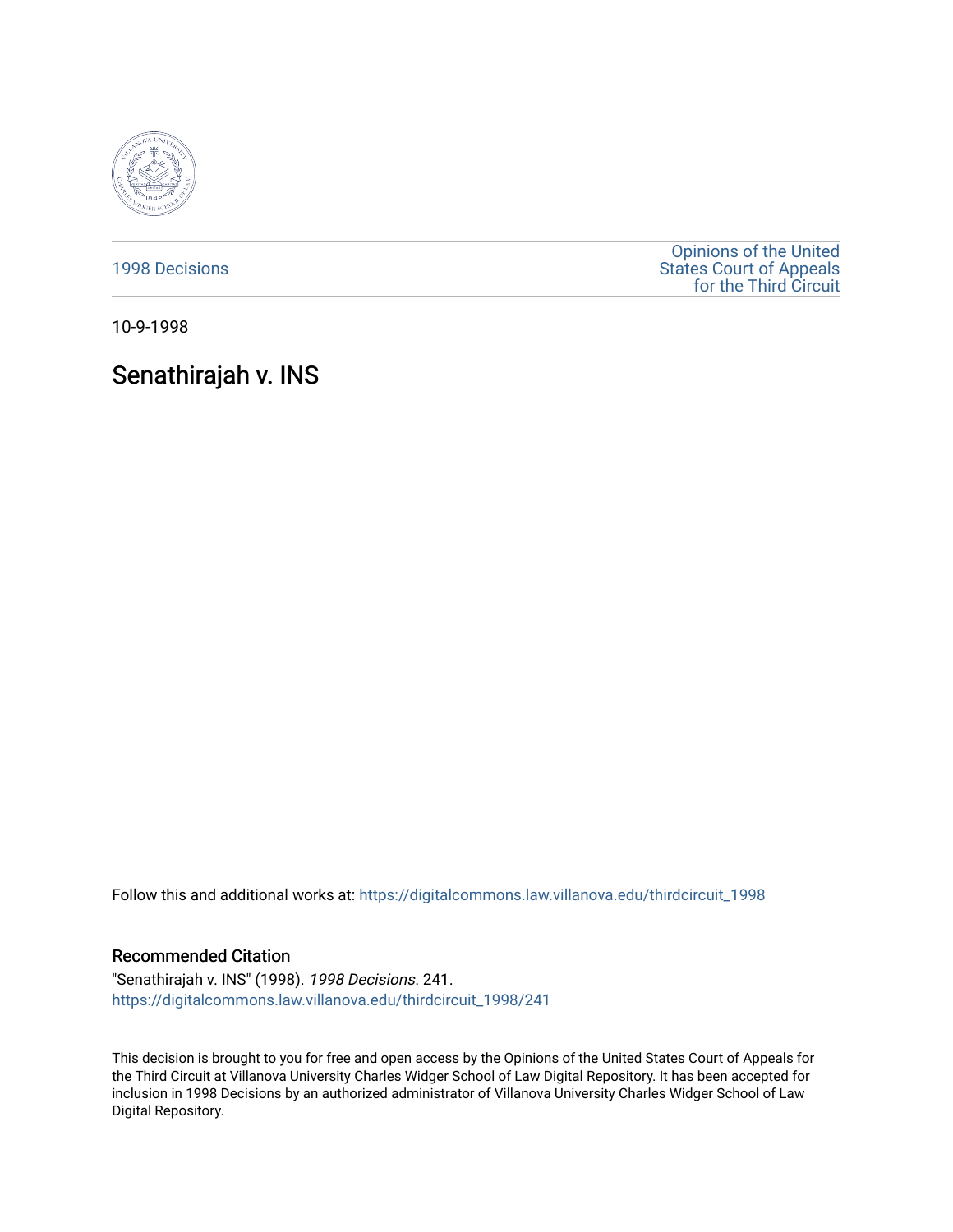Filed October 9, 1998 UNITED STATES COURT OF APPEALS FOR THE THIRD CIRCUIT No. 97-3607 CHENTHILKUMARAN SENATHIRAJAH, Petitioner v. IMMIGRATION & NATURALIZATION SERVICE, Respondent On Petition for Review of an Order of the Board of Immigration Appeals From Immigration & Naturalization Service (No. 0313-2: A73 488 828) Argued: May 19, 1988 Before: ROTH and McKEE, Circuit Judges and O'NEILL, Senior District Judge\* (Filed October 9, 1998) Chin W. Fong, Esq. (Argued) Suite 505 7 Penn Plaza New York, New York 10001 Attorney for Petitioner

\*The Honorable Thomas N. O'Neill, Jr., Senior District Judge of the United States District Court for the Eastern District of Pennsylvania, sitting by designation.

 $\mathcal{L}_\mathcal{L} = \{ \mathcal{L}_\mathcal{L} = \{ \mathcal{L}_\mathcal{L} = \{ \mathcal{L}_\mathcal{L} = \{ \mathcal{L}_\mathcal{L} = \{ \mathcal{L}_\mathcal{L} = \{ \mathcal{L}_\mathcal{L} = \{ \mathcal{L}_\mathcal{L} = \{ \mathcal{L}_\mathcal{L} = \{ \mathcal{L}_\mathcal{L} = \{ \mathcal{L}_\mathcal{L} = \{ \mathcal{L}_\mathcal{L} = \{ \mathcal{L}_\mathcal{L} = \{ \mathcal{L}_\mathcal{L} = \{ \mathcal{L}_\mathcal{$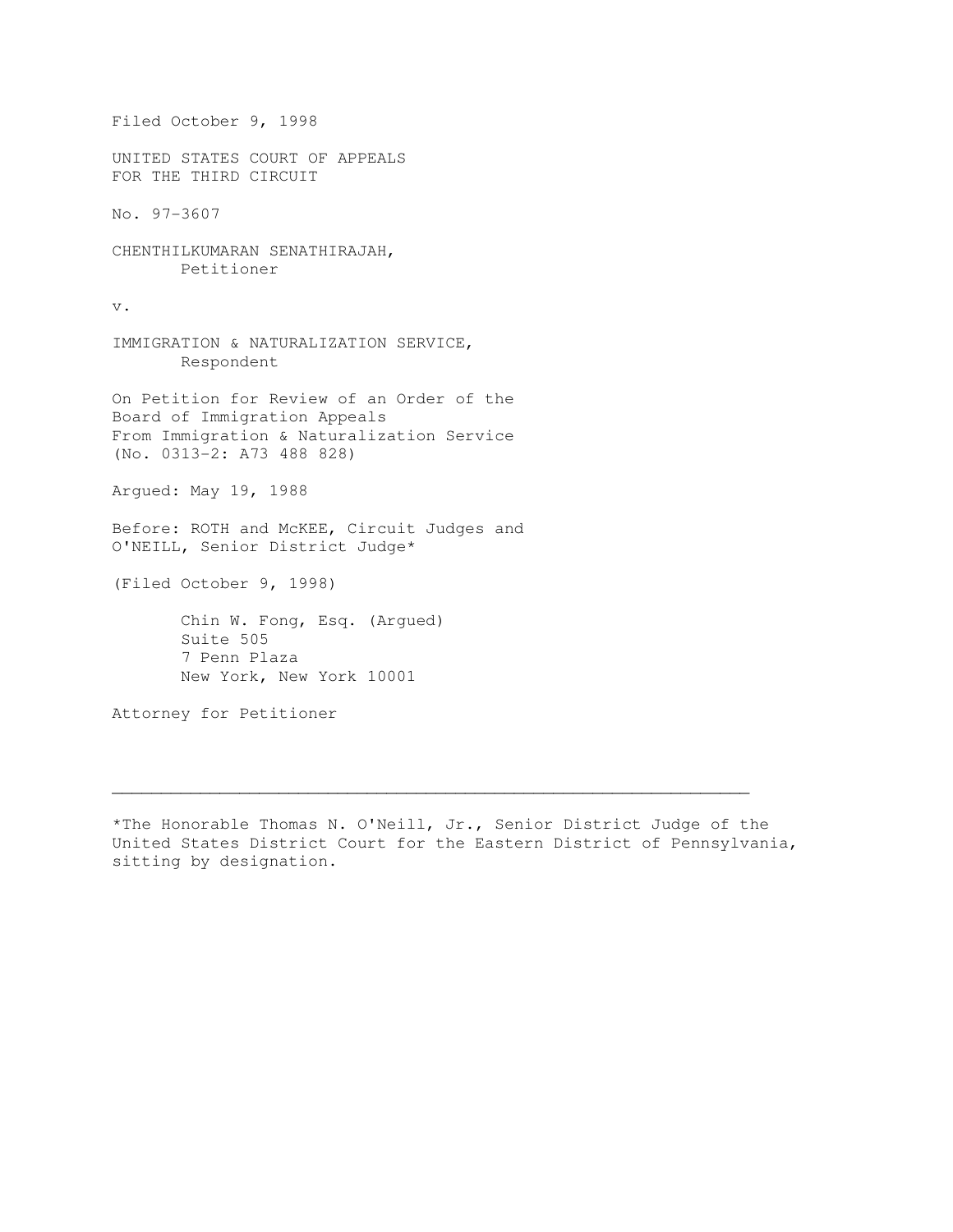Joan E. Smiley, Esq. Karen F. Torstenson, Esq. (Argued) Civil Division, Department of Justice Michael P. Lindemann, Esq. Vernon B. Miles, Esq. United States Department of Justice Office of Immigration Litigation Ben Franklin Station P.O. Box 878 Washington, D.C. 20044

Attorneys for Respondent

OPINION OF THE COURT

McKEE, Circuit Judge.

Chenthilkumaran Senathirajah appeals the decision of the Board of Immigration Appeals ("BIA" or the "Board") denying his petition for review of an immigration judge's ruling denying his application for asylum and withholding of deportation under 8 U.S.C. SS  $1101(a)$  (42)(A),  $1158(a)$  and 1253(h). For the reasons that follow we will grant the petition and remand for further proceedings consistent with this opinion.1

I.

Senathirajah is a fifty-one year old ethnic Tamil from Sri Lanka who claims to have been tortured while detained by the Indian Peace Keeping Forces ("IPKF "), the Sri Lankan

1. We have jurisdiction to review the BIA's final order pursuant to 8 U.S.C. S 1105(a)(1), as amended by the Illegal Immigration Reform and Immigrant Responsibility Act of 1996 ("IIRIRA"), Pub. L. No. 104-208, 110 Stat. 3009. The IIRIRA repeals relevant portions of S 1105 and replaces them with a new judicial review section codified at 8 U.S.C. S 1252, et seq. However, this amendment does not apply here, as the order that Senathirajah appeals was entered before September 30, 1996. See Chang v. INS, 119 F.3d 1055, 1059 n.1 (3d Cir. 1997). For simplicity, we will refer to the Immigration and Nationality Act as it existed prior to amendment.

 $\mathcal{L}_\mathcal{L} = \{ \mathcal{L}_\mathcal{L} = \{ \mathcal{L}_\mathcal{L} = \{ \mathcal{L}_\mathcal{L} = \{ \mathcal{L}_\mathcal{L} = \{ \mathcal{L}_\mathcal{L} = \{ \mathcal{L}_\mathcal{L} = \{ \mathcal{L}_\mathcal{L} = \{ \mathcal{L}_\mathcal{L} = \{ \mathcal{L}_\mathcal{L} = \{ \mathcal{L}_\mathcal{L} = \{ \mathcal{L}_\mathcal{L} = \{ \mathcal{L}_\mathcal{L} = \{ \mathcal{L}_\mathcal{L} = \{ \mathcal{L}_\mathcal{$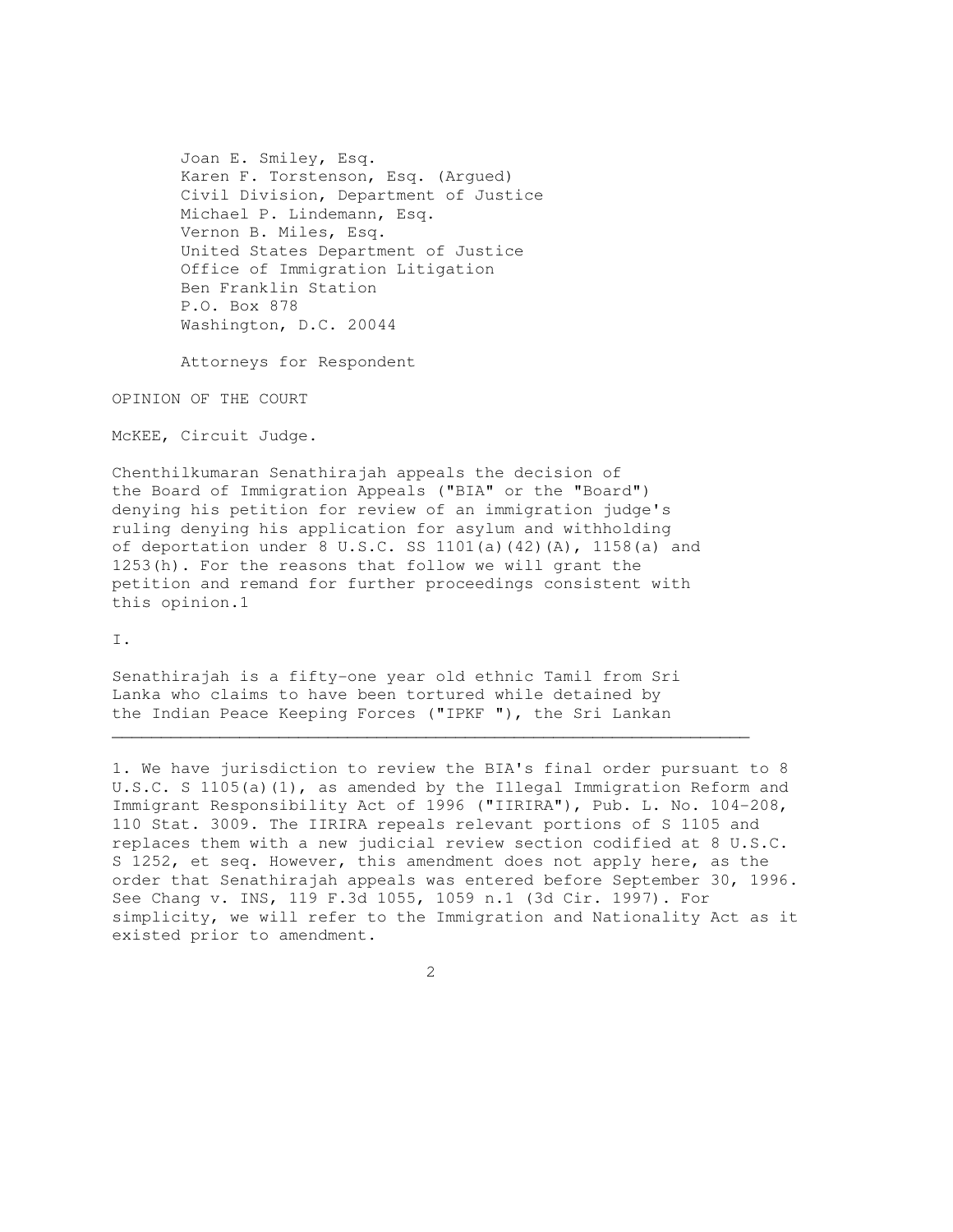military and the Sri Lankan police.2 His claims include: (1) a two year period of detention and torture beginning with an arrest by the IPKF in March 1988 for suspected membership in the Liberation Tigers of Tamil Eelam ("LTTE" or "Tigers"); (2) detention and torture by the Sri Lankan army beginning with an arrest in July 1992 for suspected membership in the LTTE; and (3) detention and physical abuse by the Sri Lankan police beginning with an arrest in January 1994 for suspicion of membership in the LTTE.

Soon after the last detention alleged by Senathirajah, he hired "an agent" to procure a Canadian passport for him to travel outside of Sri Lanka. App. at 322. On February 2, 1995, Senathirajah arrived at Kennedy Airport in New York where he signed a sworn statement before an Immigration and Naturalization Service ("INS") inspector regarding his attempted entry into the United States (the "affidavit"). The affidavit, which is transcribed in hand-printed, question and answer format contains the following:

> Q: What is your level of education? Do you work? A: I graduated college, I am a teacher-I teach English. Q: Sir, have you answered all my questions truthfu lly? A: Yes. Q: Would it be a burden if you had to leave/return to Sri Lanka at this time? A: My house was burned by the Sri Lankan army and I am coming for political asylum in Canada. . . . . Q: Sir, do you wish to add to this statement at th is time? A: No, only that I want political asylum in Canada. Q: Sir, at this time you appear excludable . . . Y ou can withdraw you[r] application to enter the U.S.

2. In Balasubramanrim v. INS, 143 F.3d 157 (3d Cir. 1998), we discussed at some length recent Sri Lankan history; therefore, we decline to do so again here.

 $\mathcal{L}_\mathcal{L}$  , and the set of the set of the set of the set of the set of the set of the set of the set of the set of the set of the set of the set of the set of the set of the set of the set of the set of the set of th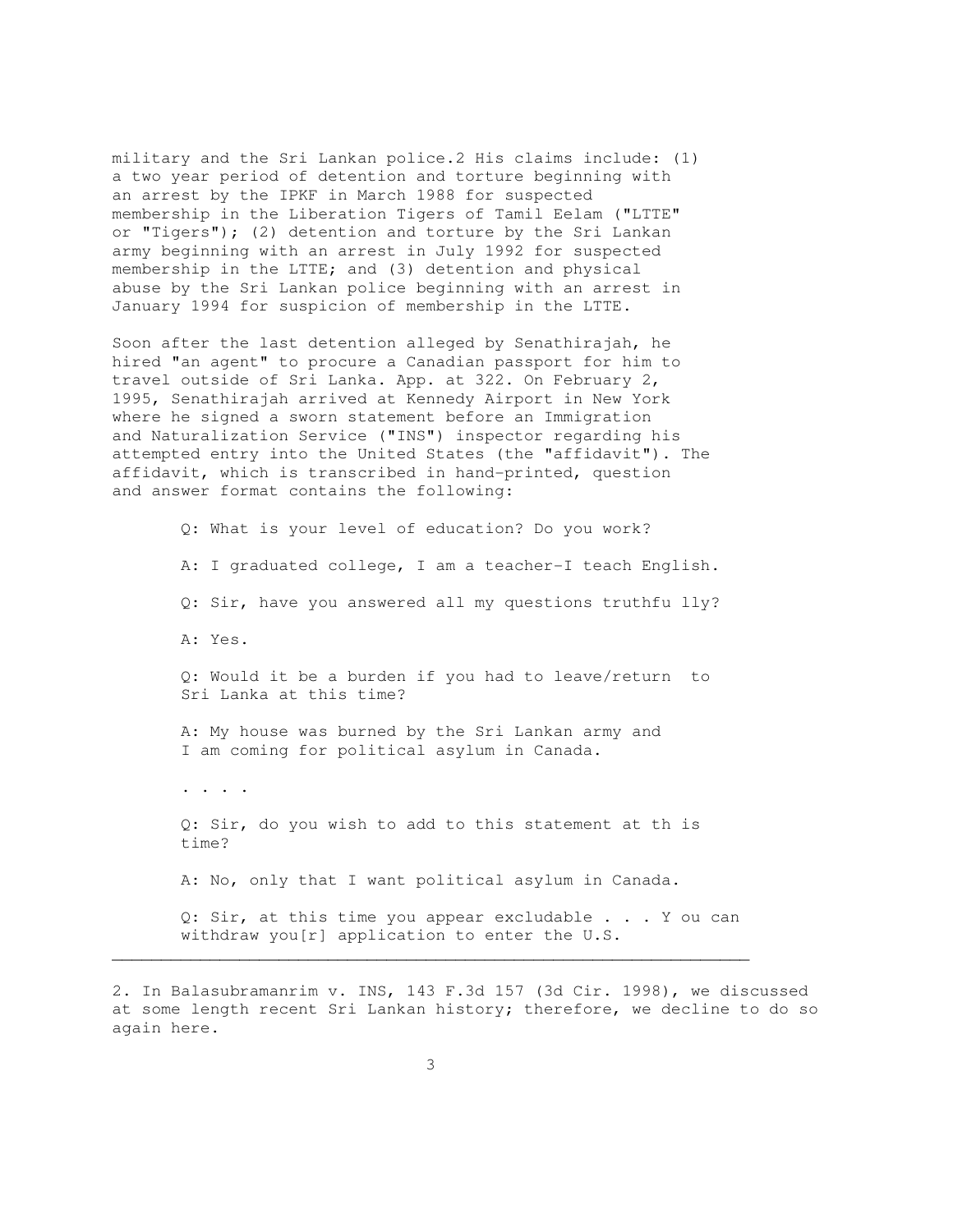voluntarily or you can ask for an exclusion hearing at a later date. Which do you choose?

A: I want to go to Canada, I cannot go back.

App. at 227. The INS subsequently charged Senathirajah with excludability from the United States, under 8 U.S.C. SS  $1182(a)$  (7)(A)(I)(I) and  $1182(a)$ (6)(C)(I) for attempting to enter the United States by fraud and without a valid visa.3 App. at 357.

On May 1, 1995, Senathirajah submitted a formal application for asylum using INS Form I-589. That form contains the following:

1. Why are you seeking asylum?

 If I returned to Sri Lanka, I will be arrested, detained, tortured and be killed.

 2. What do you think would happen to you if you returned to the country from which you are claiming persecution?

 Due to my Tamil nationality and the suspicion that I am a member of the LTTE and from Velvettithurai, if I were returned to Sri Lanka, I will be persecuted.

App. at 317. In a statement that Senathirajah attached to the application he stated:

> 1. I was born in Velvettithurai in the northern pr ovince of Sri Lanka on the 26th of December 1947. I completed my secondary education in 1968. After working full time for a while, I studied full time from 1974 to 1977 at a technical college and obtained a diploma in English.

\*\*\*

 4. Since 1983, the Sri Lankan government has been engaged in armed conflict with Tamil militants. In May 1987, the Sri Lankan armed forces launched a major offensive in Velvettithurai . . . . During this offensive, the Sri Lankan government engaged in indiscriminate bombing. During one of the Sri Lanka government's

3. Senathirajah's attorney has conceded excludability. App. at 160.

 $\mathcal{L}_\mathcal{L} = \{ \mathcal{L}_\mathcal{L} = \{ \mathcal{L}_\mathcal{L} = \{ \mathcal{L}_\mathcal{L} = \{ \mathcal{L}_\mathcal{L} = \{ \mathcal{L}_\mathcal{L} = \{ \mathcal{L}_\mathcal{L} = \{ \mathcal{L}_\mathcal{L} = \{ \mathcal{L}_\mathcal{L} = \{ \mathcal{L}_\mathcal{L} = \{ \mathcal{L}_\mathcal{L} = \{ \mathcal{L}_\mathcal{L} = \{ \mathcal{L}_\mathcal{L} = \{ \mathcal{L}_\mathcal{L} = \{ \mathcal{L}_\mathcal{$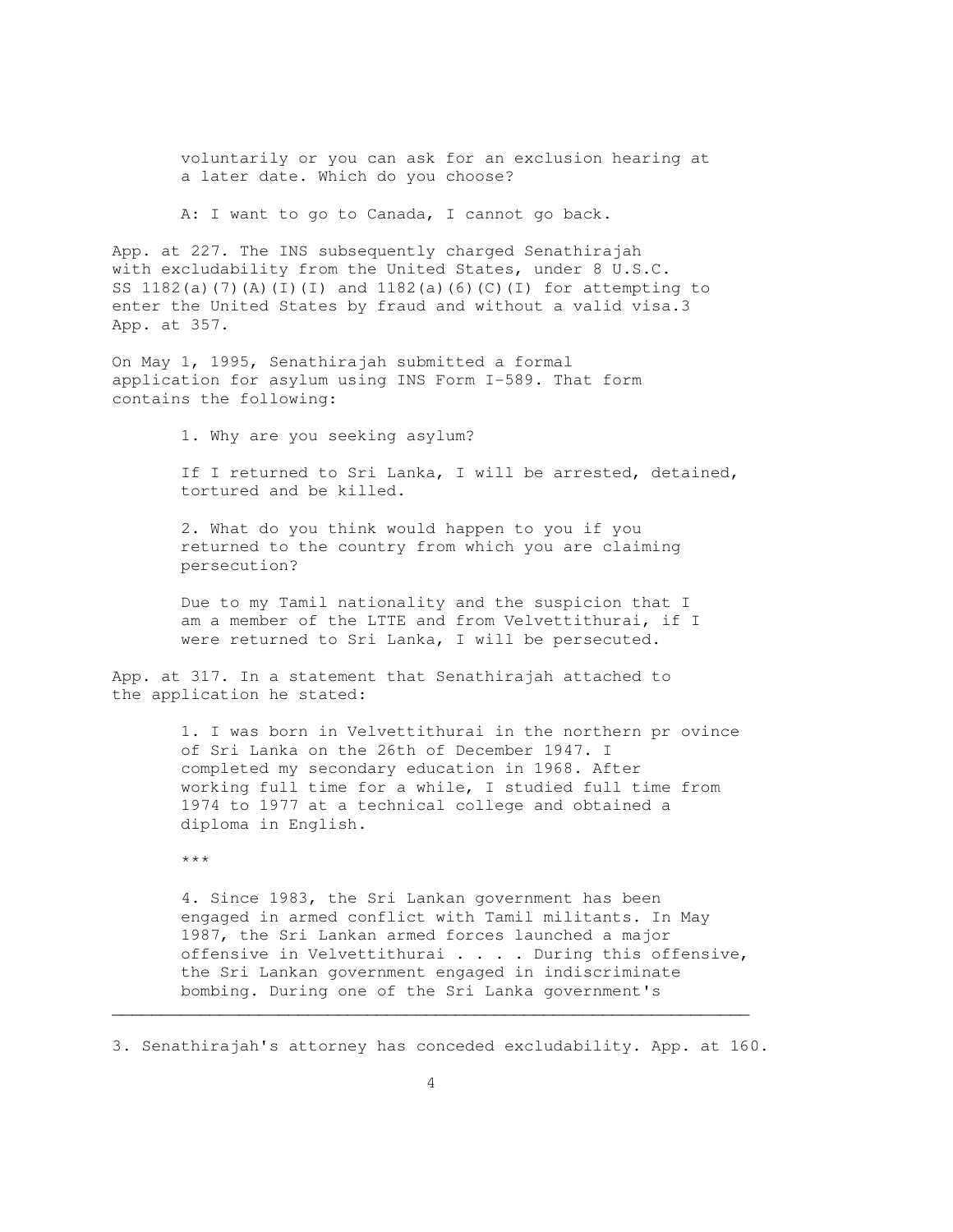bombing raids, the boat yard where I worked was damaged severely. As a result, I left the village with my family and moved to another village.

 5. In August 1987, pursuant to the Indo-Sri Lankan Accord, the Indian Peace Keeping Force (IPKF) came to Sri Lanka to restore peace and normalcy. When the IPKF arrived, the Sri Lankan armed forces were confined to barracks. I returned to my village with my family.

 6. In October 1987, war broke out between the IPKF and the LTTE. . . .

 8. In March 1988, during a meeting of our communit y center, the members of the IPKF came to our center and arrested the Secretary and myself. We were taken to the IPKF camp.

 9. At the camp, we were asked about the whereabout s of LTTE members. We denied any knowledge about the LTTE. The next day we were subjected to an identification parade. A man with a black mask was brought in. We were brought in front of the man with a black mask and the IPKF man asked the informant whether we were LTTE members. When certain persons were brought in front of the informant, he nodded his head. When it was my turn, the informant nodded his head. I was taken away, put in solitary confinement and subjected to torture.

 10. I was detained by the IPKF until its departure. Following talks between the Sri Lankan government and the LTTE, the IPKF left Sri Lanka.

 11. . . . . In June 1991, war broke out between th e Sri Lankan government and the LTTE.

12. . . . . In July 1992 . . . the Sri Lankan army captured our town. The LTTE cadres left my village when the Sri Lankan armed forces raided the area.

 13. Around 10 p.m., the Sri Lankan military came t o my house. When they entered my house, they hit me with their guns and accused me of being a Tiger and arrested me. I was taken to their camp.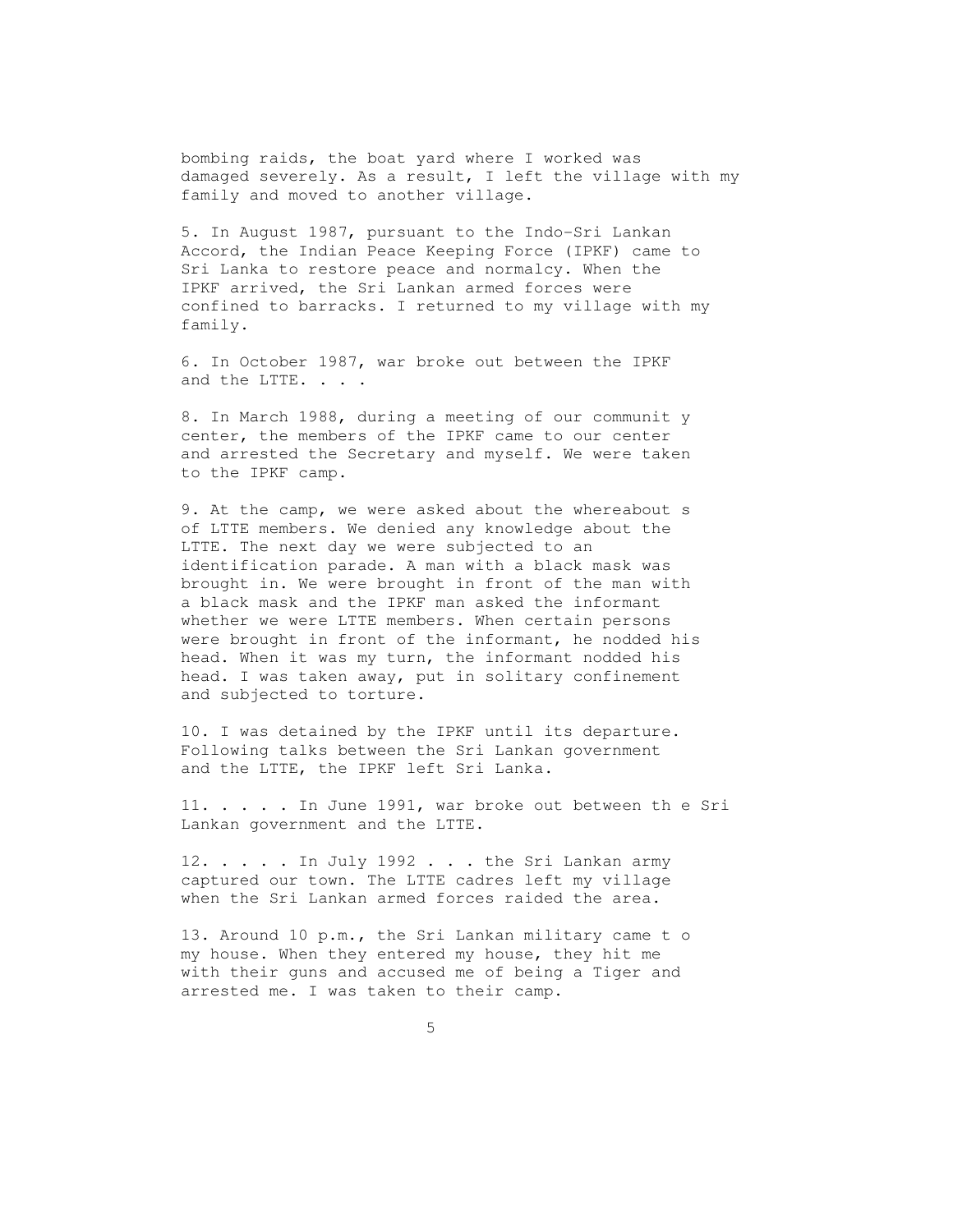14. At the camp, I was accused of being a member o f the LTTE. They wanted to know the whereabouts of LTTE members. When I said I didn't know, they tortured me. I was detained and continually tortured till October 1993. . . .

 17. In January 1994, the Sri Lankan armed forces raided my lodge [in Colombo]. When the Sri Lankan armed forces came to my room, they asked for my identification card. Upon seeing my card, they realized that I was from the northern province. They immediately accused me of being a Tiger and arrested me.

 18. I was first taken to the police station wher e I was interrogated and tortured. . . .

 20. Because I feared I would be arrested again, I decided to leave Sri Lanka.

App. at 321-22.

Senathirajah had an asylum hearing on August 10, 1995. During that hearing, he testified to enduring atrocities similar to those set forth in the above statement, with some additions. He testified that his house had been "demolished" by the Sri Lankan military, that from 1988 to 1990 he was detained by the IPKF, denied proper food and forced to wear the same clothing. App. at 191, 197-98. He also testified that he had been arrested by the Sri Lankan military in 1992 when the military came to his home and accused him of being a member of the LTTE. He stated that he was taken to a military camp where he underwent torture that included having both hands tied behind his back, being slapped, and being hit on the head with a bat. He said members of the military made him undress and drink his own urine whenever he asked for water. App. at 179-80. Senathirajah also testified about an arrest in January 1994 in Colombo where he had gone for medical treatment. App. at 180-183.

When asked about his fluency in English, as suggested by the averments in his affidavit, Senathirajah replied "yeah, some, little English." However, he added "pronunciations" of foreigners "is a little difficult." App. at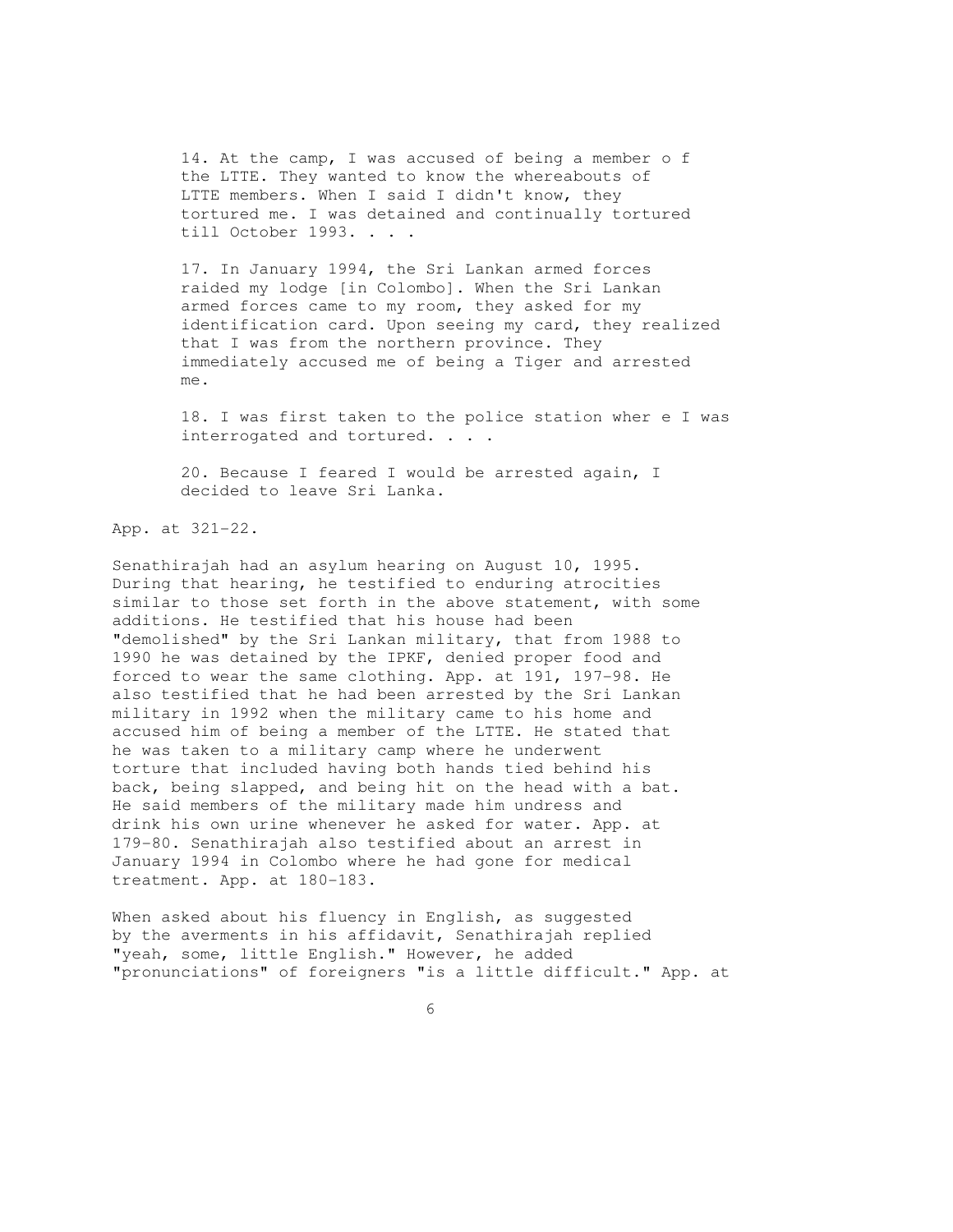192. He then stated that he had requested a Tamil interpreter at the time of his airport interview, but was told that none was available. Therefore, he proceeded to give the statement without an interpreter.

Senathirajah testified at his hearing that he signed the affidavit because he was "scared." He stated that "[t]he officer told me to sign. The two people the agent brought were (indiscernible) to sign the document, so I thought if I sign also, I'll get released. With that intention I signed." App. at 193. Senathirajah then insisted that he had been unaware of the contents of the statement before he signed it. Id.

The immigration judge denied Senathirajah's application for asylum. We will quote her explanation for doing so at length because her reasoning is at the heart of our inquiry.

> I have observed the demeanor and testimony of the Applicant, and for the following reasons, I find that his testimony is not credible. 1) the Applicant has testified that he was arrested on three different occasions, the first time being for a period of two years, the second time for a period of approximately a year and three months, and on the third occasion for a period of a year. He stated that the date of the employment as regards his tutoring profession was indicated in the Form I-589 as that being from January 1978 until October 1993 because he had off and on been involved in this profession for those years. However, it should be noted the end date of the employment as a tutor as indicated on the Form I-589 (the asylum application), part E is that of October 1993. In fact, Applicant has stated that he was jailed from July 1992 until October 1993. 2) The Applicant has indicated both on direct examination and, although there was some confusion as to his testimony on cross examination, the Applicant had testified that he was in detention from March of 1988 to March of 1990 by the IPKF. However, it was only on redirect and upon specific questioning by the Court that the Applicant testified that in February of 1989, he was, in fact, for a period of one month released from the IPKF. He stated that it was by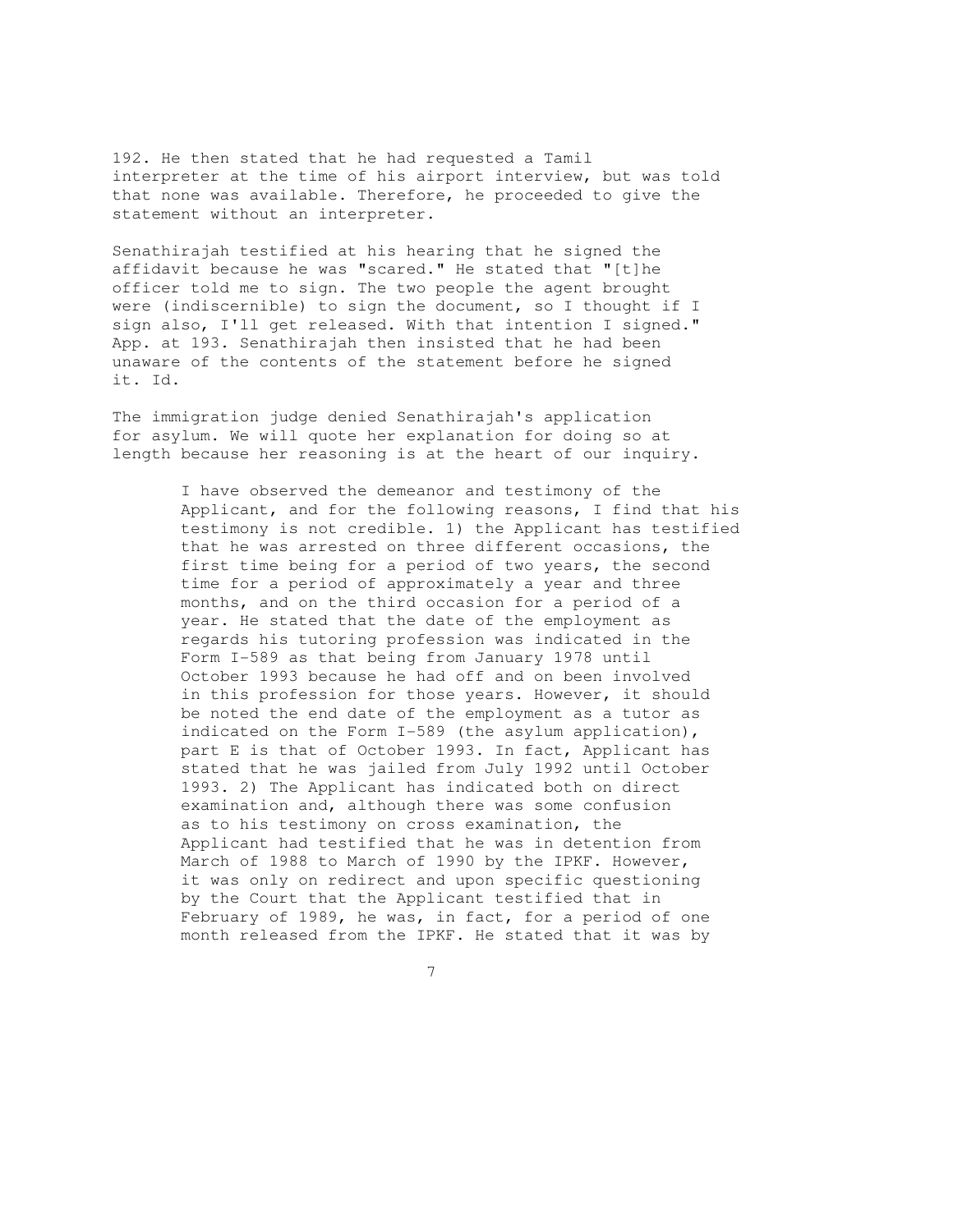agreement, not physical force,4 that he then returned back to the IPKF, and that he was then detained up until March of 1990. There was absolutely no testimony on direct or cross examination as to this fact. 3) Although on direct examination the Applicant stated that he was first arrested in March of 1988, second arrested in July of 1992 and third arrested in January of 1994, on cross examination, the Applicant testified that the next time after his detention with the IPKF that he had problems in Sri Lanka was in January of 1994. It should also be noted that on direct examination, the Applicant testified that he knew"little English" and that he had requested that a Tamil interpreter be provided for the questioning by the inspector. While it may be true that the Applicant may have had some difficulty in understanding the "foreign" pronunciation, the response that he knew "little English" is in direct contradiction to his written application in the Form I-589 . . . where he indicates "I am fluent in English." Further, he testified that he has a degree in the English language, and that in fact he had worked as an English tutor for a period that covers over fifteen years. . . .

Immigration Judge Opn. at 10-12.

Then, in an explanation that is nothing short of astounding for reasons we detail below, the immigration judge further stated that even if she were to take Senathirajah's claims as true, she would still find him ineligible for relief because his suspected membership in the Tigers, a purported violent group, is valid reason for the government of Sri Lanka to investigate him. Id. at 13. The Judge stated "[i]nvestigations as to the criminal conduct of

 $\mathcal{L}_\mathcal{L} = \{ \mathcal{L}_\mathcal{L} = \{ \mathcal{L}_\mathcal{L} = \{ \mathcal{L}_\mathcal{L} = \{ \mathcal{L}_\mathcal{L} = \{ \mathcal{L}_\mathcal{L} = \{ \mathcal{L}_\mathcal{L} = \{ \mathcal{L}_\mathcal{L} = \{ \mathcal{L}_\mathcal{L} = \{ \mathcal{L}_\mathcal{L} = \{ \mathcal{L}_\mathcal{L} = \{ \mathcal{L}_\mathcal{L} = \{ \mathcal{L}_\mathcal{L} = \{ \mathcal{L}_\mathcal{L} = \{ \mathcal{L}_\mathcal{$ 

4. Senathirajah's actual testimony was that he was told that if he did not return within a specified time after making funeral arrangements, his captors told him they would "come and take me. I am the person who has to do the funeral rights. That's why the village people spoke with the officer, and the officer released me" subject to the threat of forceful recapture if he did not return. App. at 219. Thus, the immigration judge's characterization of Senathirajah's release and return as "by agreement" is a misleading account of what he actually said.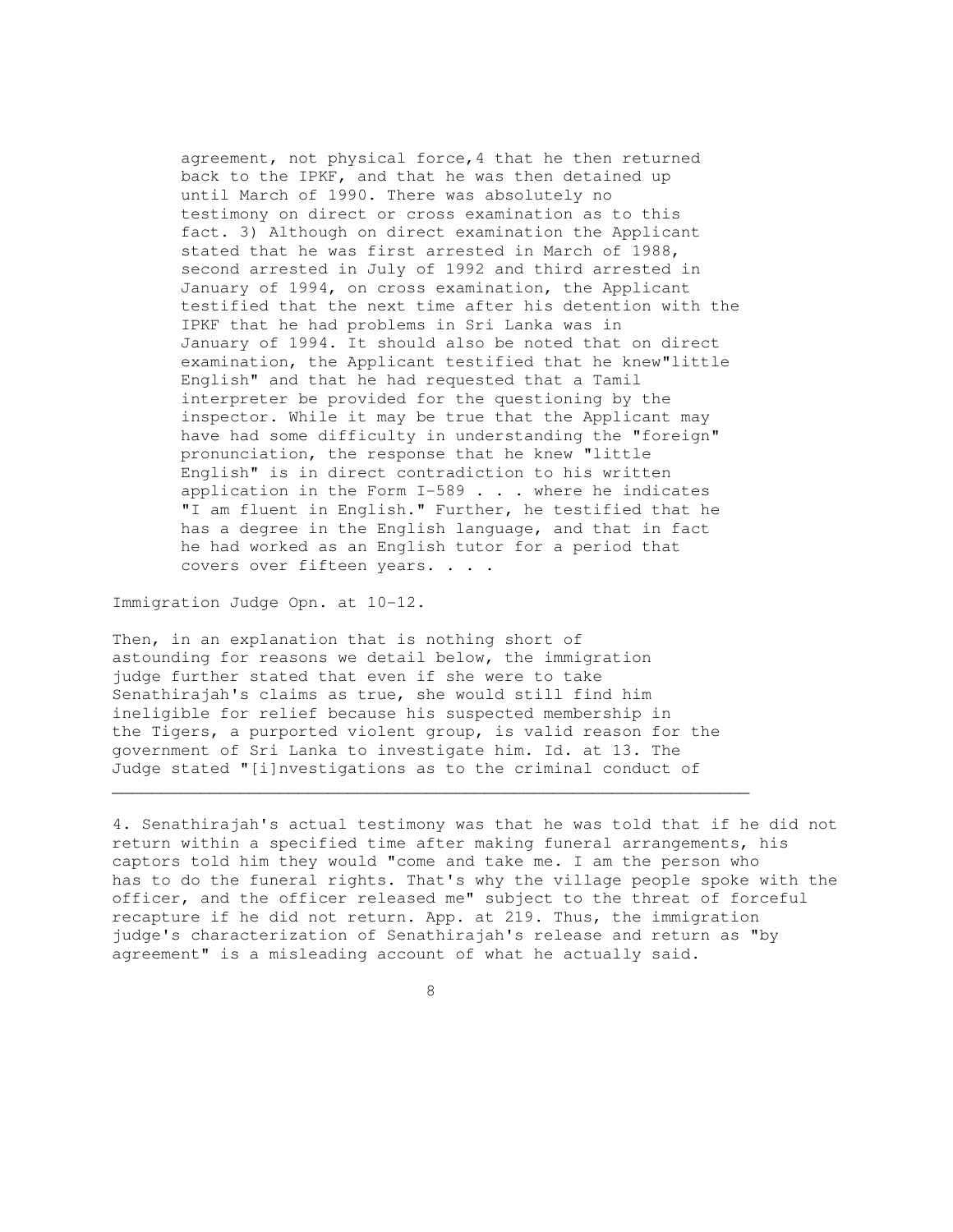the Tigers is a valid Governmental investigation, and not persecution." Id. at 12.

The immigration judge was also influenced by Senathirajah's failure to corroborate his testimony other than by providing background materials on the conflict in Sri Lanka, and by what she characterized as a failure to provide detailed accounts of the abuse that he alleged. She noted that Senathirajah's affidavit did not include any discussion of the periods of detention that he testified to at his asylum hearing.

> Furthermore, the Applicant has not provided any corroboration in support of his testimony other than generalized background materials. It is also very troubling to this Court that the Applicant in relaying the three occasions that he was arrested and detained has not relayed in any detailed manner the alleged assaults and tortures. While he did mention that various acts took place, there was not a detailed account. It should also be noted that in the sworn statement taken at the airport the Applicant made absolutely no mention of the three periods of detention which allegedly was for a period of over four years. In fact, during today's hearing, the Applicant stated that he relayed to the inspector that he had come to the United States because his work place as well as his home was destroyed, but he did not testify that he had relayed any other information as to his detention to the inspector.

Id. at 13.

The immigration judge ruled that Senathirajah had failed to satisfy his burden as to both his asylum claim and as to his withholding of deportation claim. The judge also found that he had not met his burden of proof under the fraud component of S  $212(a)(6)(C)(I)$ , since she determined that Senathirajah had given a false name (Chenthilkumaran Senathirajah)5 to the INS inspector at Kennedy Airport, and he signed the affidavit using the assumed name. Accordingly, the judge ordered Senathirajah excluded and

5. Petitioner's real name is Sittampalam Sundralingam.

 $\mathcal{L}_\mathcal{L} = \{ \mathcal{L}_\mathcal{L} = \{ \mathcal{L}_\mathcal{L} = \{ \mathcal{L}_\mathcal{L} = \{ \mathcal{L}_\mathcal{L} = \{ \mathcal{L}_\mathcal{L} = \{ \mathcal{L}_\mathcal{L} = \{ \mathcal{L}_\mathcal{L} = \{ \mathcal{L}_\mathcal{L} = \{ \mathcal{L}_\mathcal{L} = \{ \mathcal{L}_\mathcal{L} = \{ \mathcal{L}_\mathcal{L} = \{ \mathcal{L}_\mathcal{L} = \{ \mathcal{L}_\mathcal{L} = \{ \mathcal{L}_\mathcal{$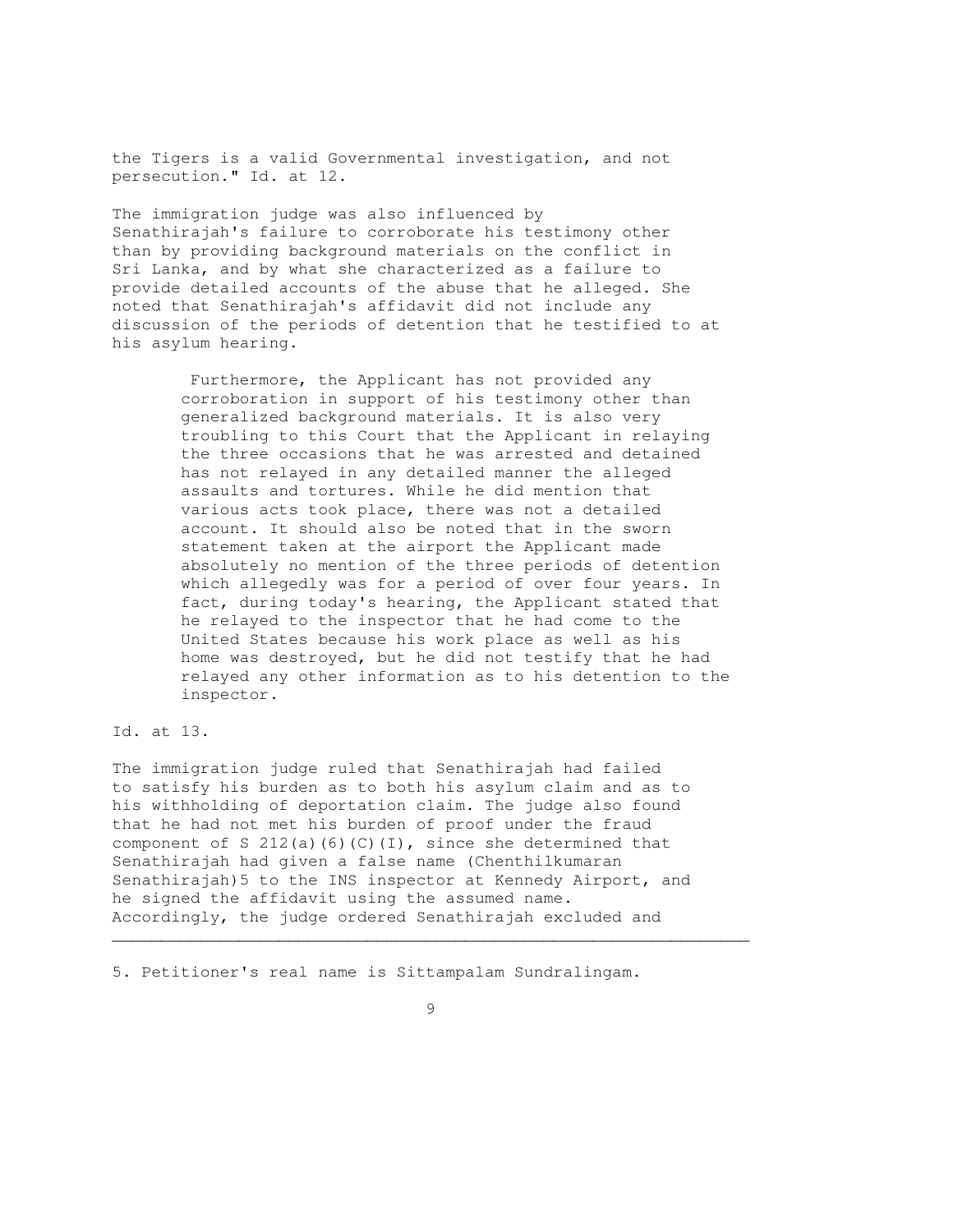deported from the United States pursuant to SS  $212(a)(7)(A)(I)(I)$  and  $212(A)(6)(C)(I)$  of the Immigration Act.

The BIA affirmed the immigration judge's decision. 6 The Board stated "[w]e do not ordinarily disturb an immigration judge's credibility finding, and give an immigration judge's credibility finding significant weight." BIA Opn. at 2 (citing Matter of V-T-S-, Interim Decision 3308 at 7 (BIA 1997); see Matter of Burbano, 20 I & N Dec. 872 (BIA 1994). However, although the BIA affirmed the immigration judge, it expressed concern over the judge's credibility determination as the BIA found that Senathirajah sufficiently explained some of the testimony that caused the judge to doubt his credibility. Nonetheless, the BIA concluded that the immigration judge "had substantial grounds for being unwilling to credit the applicant's account of the events that form the basis of his claim." Id. The Board was particularly troubled with Senathirajah's professed difficulty with English. The Board stated:

> [w]e agree with the immigration judge's assessment of the applicant's claim not to have understood the pronunciation of the English-speaking Service officer who examined him upon his attempted entry into the United States. In this regard we observe that the applicant testified that he studied English at the college level (citation omitted). We also observe that in his Application for Asylum and for Withholding of Deportation . . . the applicant indicates that he is fluent in English.

 $\mathcal{L}_\mathcal{L}$  , and the set of the set of the set of the set of the set of the set of the set of the set of the set of the set of the set of the set of the set of the set of the set of the set of the set of the set of th

BIA Opn. at 2.

6. On October 19, 1995, Petitioner filed a Motion to Withdraw Appeal, stating that the INS had agreed to parole him to Canada where he would be granted asylum and where he had relatives. App. at 104. On December 15, 1995, the BIA acknowledged by order that Senathirajah's appeal was withdrawn. App. at 103. On March 21, 1996, Petitioner filed a Motion to Reopen with the Immigration judge, stating that on December 26, 1995, the INS district director had "changed his policy of paroling individuals to Canada to seek asylum." App. at 91. On April 29, 1996, the Immigration judge denied the Motion to Reopen. App. at 84- 85. The BIA then certified the case to allow consideration of the appeal. App. at 2-5.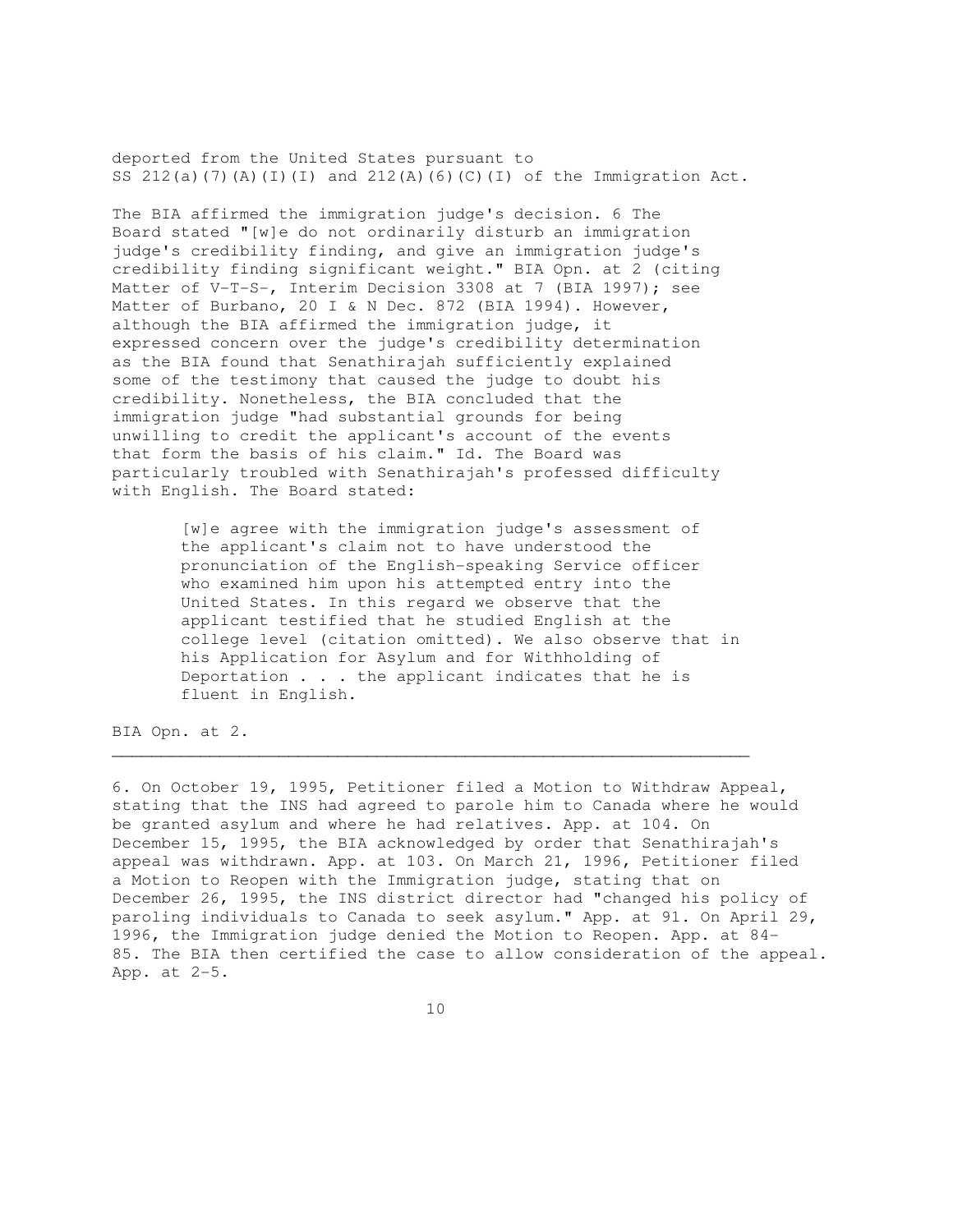The BIA also stated that, despite the lack of detail of the questions on the sworn statement, "the harm the applicant claimed to have suffered, also as reflected in the sworn statement, is not the kind of harm that the applicant's testimony indicates is the basis of his application for asylum." Id. The Board then affirmed the decision of the immigration judge as it found Senathirajah "not a credible claimant for asylum and withholding of deportation." BIA Opn. at 3. This appeal followed.

II.

A "refugee" is defined as

 any person who is outside any country of such person's nationality . . . and who is unable or unwilling to return to, and is unable or unwilling to avail himself or herself of the protection of, that country because of persecution or a well-founded fear of persecution on account of race, religion, nationality, membership in a particular social group, or political opinion.

8 U.S.C. S 1101(a)(42)(A) (emphasis added). In the Refugee Act of 1980, Congress amended the Immigration and Nationalization Act to include section 208(a). That section gave the Attorney General discretion to grant asylum to those who qualify as refugees. It also amended section 243(h) so as to require that deportation be withheld if an alien "demonstrates a clear probability of harm on account of one of the enumerated factors." Chang v. INS, 119 F.3d 1055, 1061 (3d Cir. 1997).

> One of Congress's primary purposes in enacting the 1980 law was to harmonize United States law with the United Nations Protocol Relating to the Status of Refugees ("U.N. Protocol"), to which the United States became a party in 1968.

Id. (internal quotation marks omitted). The immigration Act thus requires the Attorney General to determine if an alien is a refugee. 8 U.S.C. S 1158 (1994). The alien has the burden of "show[ing] that he qualifies as a refugee  $\ldots$ ." Balasubramanrim v. INS, 143 F.3d 157, 161 (3d Cir. 1998). To qualify as a refugee, an applicant must establish" by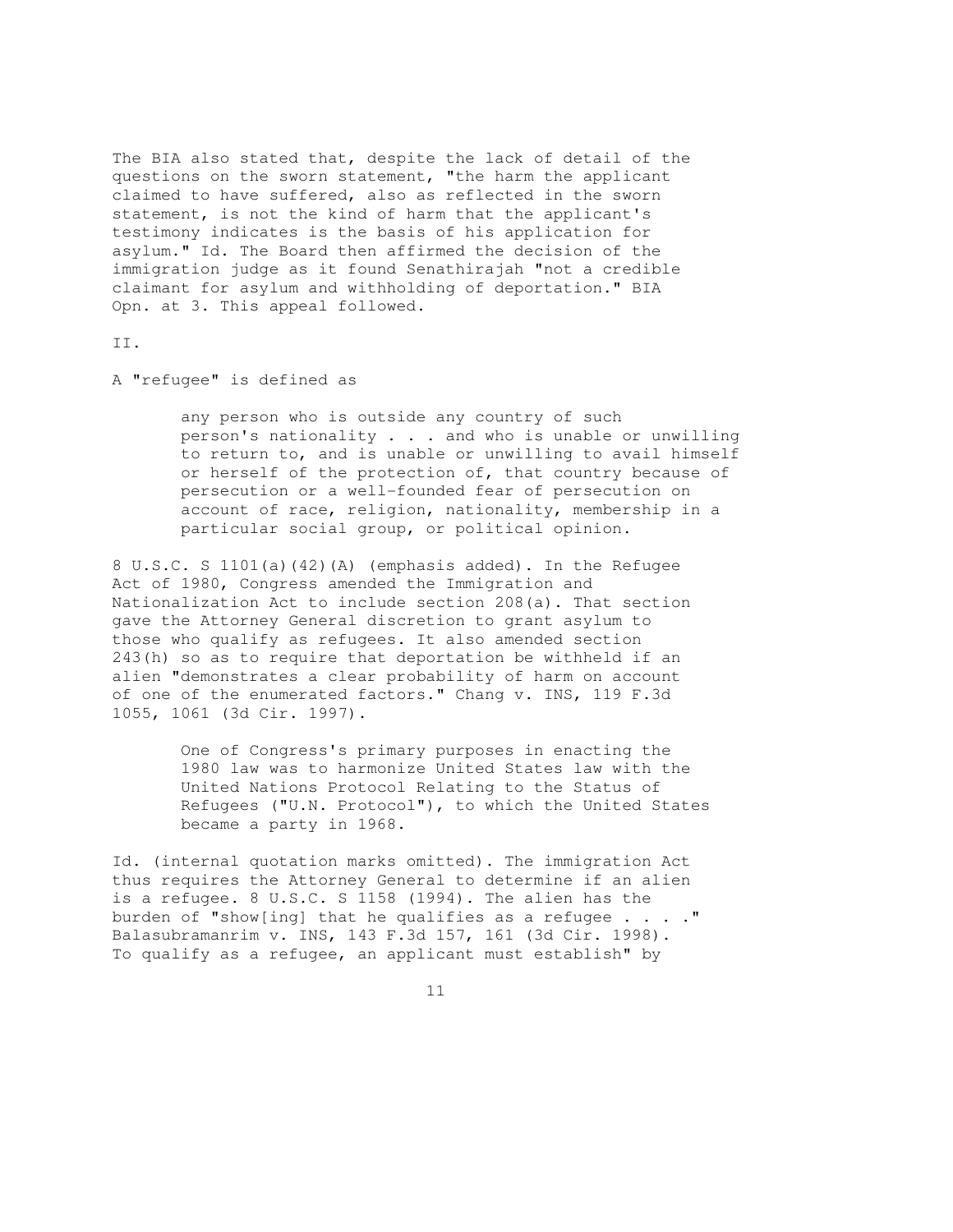objective evidence that it is more likely than not that he or she will be subject to persecution upon deportation." INS v. Cardoza-Fonseca, 480 U.S. 421, 430 (1987).

The Attorney General must withhold deportation if the applicant demonstrates that upon deportation his or her life or freedom would be threatened on account of one of the statutorily enumerated factors. 8 U.S.C. S 1253(h); Chang, 119 F.3d at 1066; see also Balasubramanrim, 143 F.3d at 164 n.10. To meet this test, the alien must demonstrate that there is a greater-than-fifty-percent chance of persecution upon his or her return. Vilorio-Lopez v. INS, 852 F.2d 1137, 1140 (9th Cir. 1987). If the alien fails to establish that his or her life or freedom will be threatened upon return so as to require that deportation be withheld, the Attorney General may still exercise her discretion and not deport the alien by a grant of asylum under S 208 of the Immigration Act. The latter requires that the alien establish a subjective fear of persecution that is supported by objective evidence that persecution is a reasonable possibility. Chang, at 1066.

It is obvious that one who escapes persecution in his or her own land will rarely be in a position to bring documentary evidence or other kinds of corroboration to support a subsequent claim for asylum. It is equally obvious that one who flees torture at home will rarely have the foresight or means to do so in a manner that will enhance the chance of prevailing in a subsequent court battle in a foreign land. Common sense establishes that it is escape and flight, not litigation and corroboration, that is foremost in the mind of an alien who comes to these shores fleeing detention, torture and persecution. Accordingly, corroboration is not required to establish credibility. The law allows one seeking refugee status to "prove his persecution claim with his own testimony if it is credible." Mosa v. Rogers, 89 F.3d 601, 604 (9th Cir. 1996) (citing Aguilera-Cota v. INS, 914 F.2d 1375, 1379 (9th Cir. 1990)). Here, Senathirajah claims that the BIA's "adverse credibility finding is not supported by the record [or] by law." Petitioner's Br. at 10. We agree.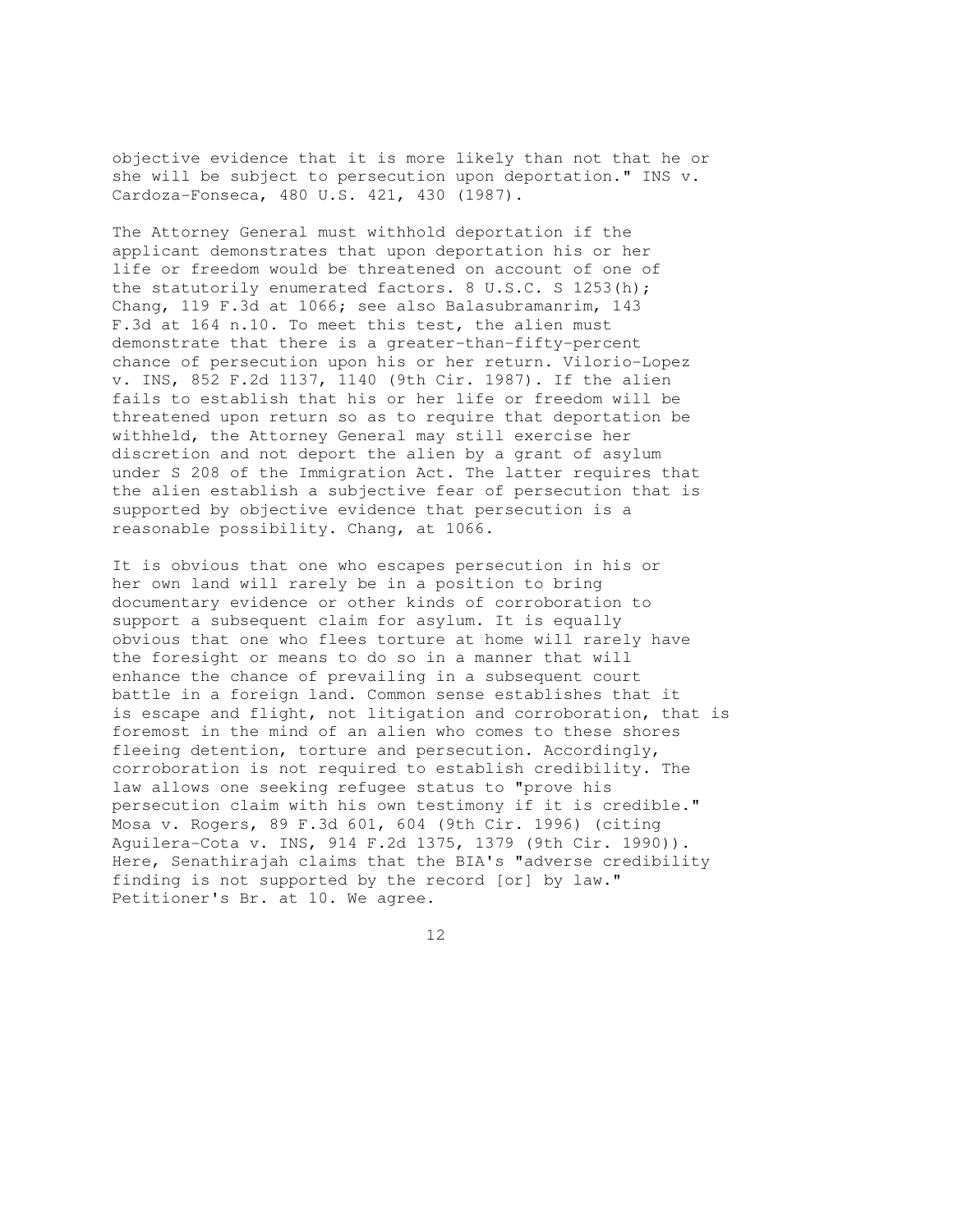## III.

As noted above, the BIA's ruling results in substantial part from the deference it gave the immigration judge's decision. However, while affirming the immigration judge's conclusion as to Senathirajah's credibility, the BIA noted that it believed some of the immigration judge's skepticism was not warranted. Nevertheless, the Board affirmed the decision of the immigration judge even though the Board believed that "some of the aspects of the applicant's testimony with which the immigration judge had difficulty [were] adequately explained by the applicant." App. at 3.7 Nevertheless, the BIA appears to have substantially relied upon the adverse credibility ruling of the immigration judge in rejecting Senathirajah's petition. The BIA may defer to the credibility rulings of an immigration judge who actually heard the testimony, and observed the witnesses. However, the BIA is not required to do so, and it ought not to defer when such deference is not supported by its own independent review of the record.

> Where the immigration judge makes a credibility determination, the Board can independently assess that determination and make de novo findings on credibility. See Damaize-Job v. INS, 787 F.2d 1332, 1338 (9th Cir. 1986) ("The Board has the power to review the record de novo and make its own findings of fact.")

Balasubramanrim, at 161.

Here, although the Board did grant some deference to the immigration judge, it appears that the Board also conducted an independent examination of the record, and also concluded that Senathirajah was not credible. We must sustain the BIA's adverse credibility determination if there is substantial evidence in the record to support it. Chang, at 1060; see also Hartooni v. INS, 21 F.3d 336, 340 (9th Cir. 1994); Cordero-Trejo v. INS, 40 F.3d 482, 487 (1st Cir. 1994). "Substantial evidence is more than a mere scintilla and is such relevant evidence as a reasonable

7. In its brief opinion, the BIA did not state to what it was referring when it made this statement.

 $\mathcal{L}_\mathcal{L} = \{ \mathcal{L}_\mathcal{L} = \{ \mathcal{L}_\mathcal{L} = \{ \mathcal{L}_\mathcal{L} = \{ \mathcal{L}_\mathcal{L} = \{ \mathcal{L}_\mathcal{L} = \{ \mathcal{L}_\mathcal{L} = \{ \mathcal{L}_\mathcal{L} = \{ \mathcal{L}_\mathcal{L} = \{ \mathcal{L}_\mathcal{L} = \{ \mathcal{L}_\mathcal{L} = \{ \mathcal{L}_\mathcal{L} = \{ \mathcal{L}_\mathcal{L} = \{ \mathcal{L}_\mathcal{L} = \{ \mathcal{L}_\mathcal{$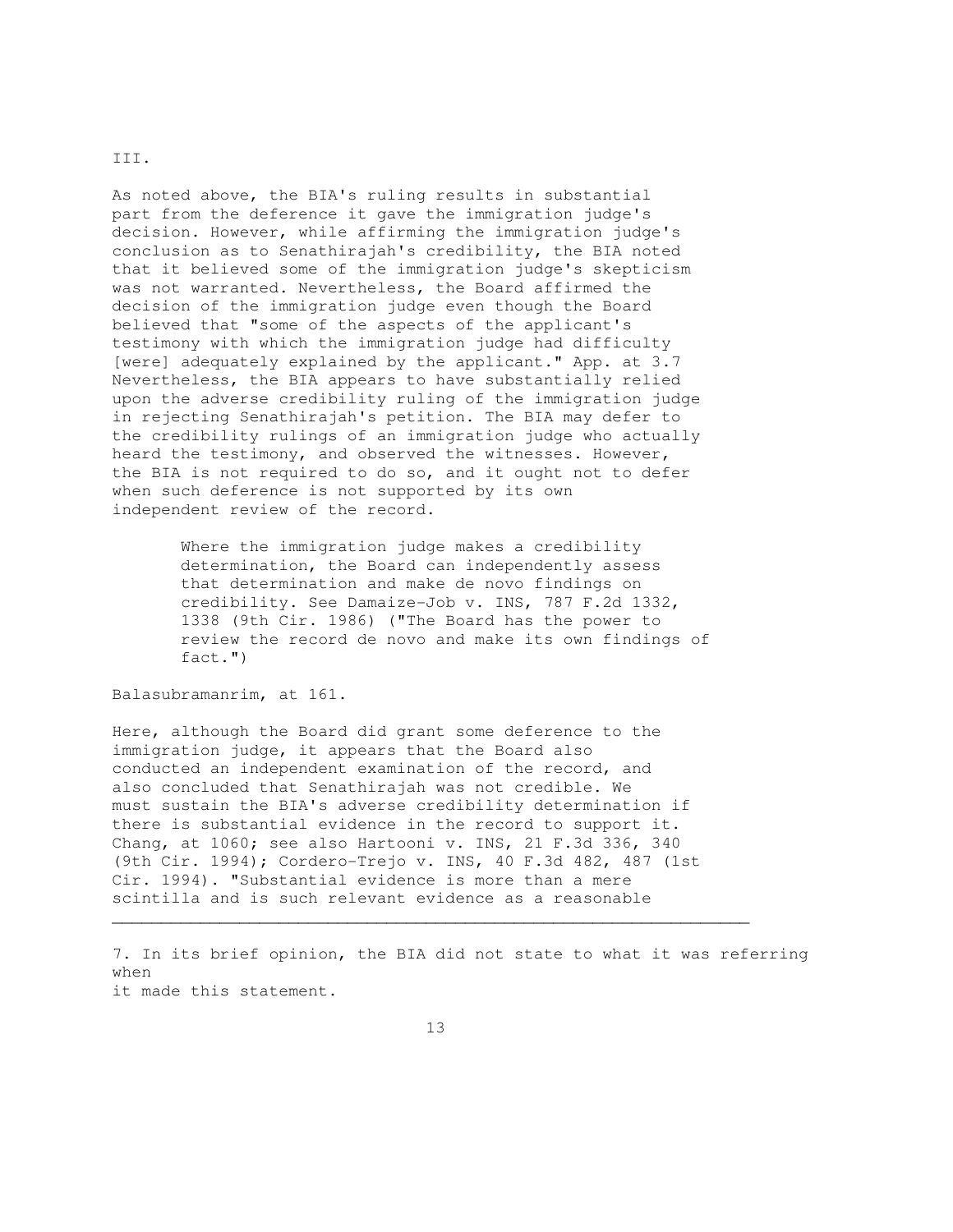mind might accept as adequate to support a conclusion." Turcios v. INS, 821 F.2d 1396, 1398 (9th Cir. 1987). An immigration judge who "rejects a witness's positive testimony because in his or her judgment it lacks credibility should offer a specific, cogent reason for [his or her] disbelief." Turcios, 821 F.2d at 1399 (citation and internal quotations omitted). We "evaluate those reasons to determine whether they are valid grounds upon which to base a finding that the applicant is not credible." Vilorio-Lopez v. INS, 852 F.2d 1137, 1142 (9th Cir. 1988) (citing Damaize-Job v. INS, 787 F.2d 1332, 1337-78 (9th Cir. 1986)).

The Board's credibility determination was based upon the following factors: (1) it disbelieved Senathirajah's testimony that he could not understand English as spoken by the INS inspector since Senathirajah testified that he had studied English at the college level and had stated on his asylum application that he was fluent in English; (2) Senathirajah did not "specifically claim that the Record of Sworn Statement . . . misrepresents his actual statement to the examining Service officer.";8 and (3) the harm that Senathirajah claimed that he suffered in his sworn statement or affidavit was not the same as that which he testified was the basis of his asylum application. BIA Opn. at 2.

The circumstances of Senathirajah's petition are quite similar to those that were before us in Balasubramanrim. There, the petitioner was also a Tamil from Sri Lanka seeking asylum and withholding of deportation. In ruling upon Balasubramanrim's petition for review, we noted the persecution facing residents of Sri Lanka who were identified as being Tamil, and the historical roots of that oppression. See Balasubramanrim, at 159. Balasubramanrim "claim[ed] to have been arrested, detained, and tortured on several occasions by the armed forces of the Sri Lankan government, the Indian peacekeeping forces and the Liberation Tigers." Balasubramanrim, at 159. Balasubramanrim also claimed

8. In fact, the BIA considered Petitioner's testimony as a confirmation of the accuracy of the sworn statement. BIA Opn. at 2.

14

 $\mathcal{L}_\mathcal{L}$  , and the set of the set of the set of the set of the set of the set of the set of the set of the set of the set of the set of the set of the set of the set of the set of the set of the set of the set of th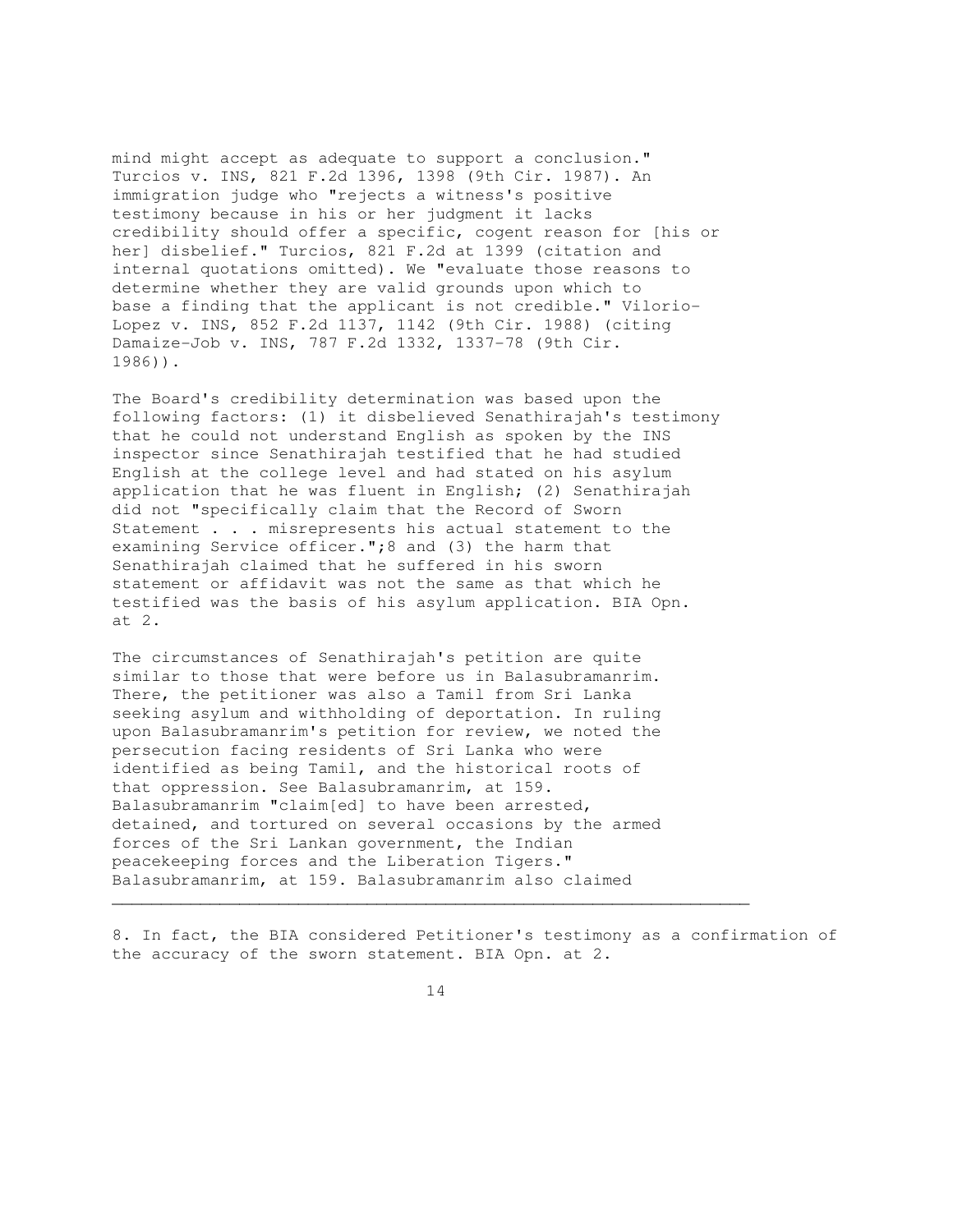that he would be subject to additional detention and torture if he returned to Sri Lanka because he was Tamil. On his application he stated that the following events occurred before he left Sri Lanka:

> 1. In March 1988, he was arrested by the Indian Peacekeeping Forces and taken to a camp where he was accused of being a Tiger and beaten;

2. In November 1989, he was again arrested . . . because he refused to join the ranks of one of the political fighting forces, was tortured for an entire day, and remained in custody for five days;

 3. In March 1990, the Tigers arrested him for 10 d ays and accused him of being an informant for the Indian Peacekeeping Forces, a charge which he claims was untrue;

 4. In 1991, his brother disappeared after being arrested by the Sri Lankan army;

 5. In 1993, his father was killed by Sri Lankan air bombs;

 6. In October 1993, he fled northern Sri Lanka but was arrested for failing to register in the new area;

 7. Also in October 1993, after accusing Balasubramanrim of being a Tiger, the Sri Lankan army arrested, detained and tortured him for one year and ten days; eventually, his wife bribed the army for his release;

 8. In late 1994, Sri Lankan armed forces arrested him at the airport as he was trying to leave the country with his family, and he was detained and tortured for four months and ten days.

Id. After the `94 arrest, Balasubramanrim left Sri Lanka using a fake Canadian passport, ultimately arriving at Kennedy Airport. There, INS officials interviewed him in English without the aid of a translator. The result of this encounter was a handwritten document with 25 questions and answers about Balasubramanrim's past and his reasons for seeking asylum.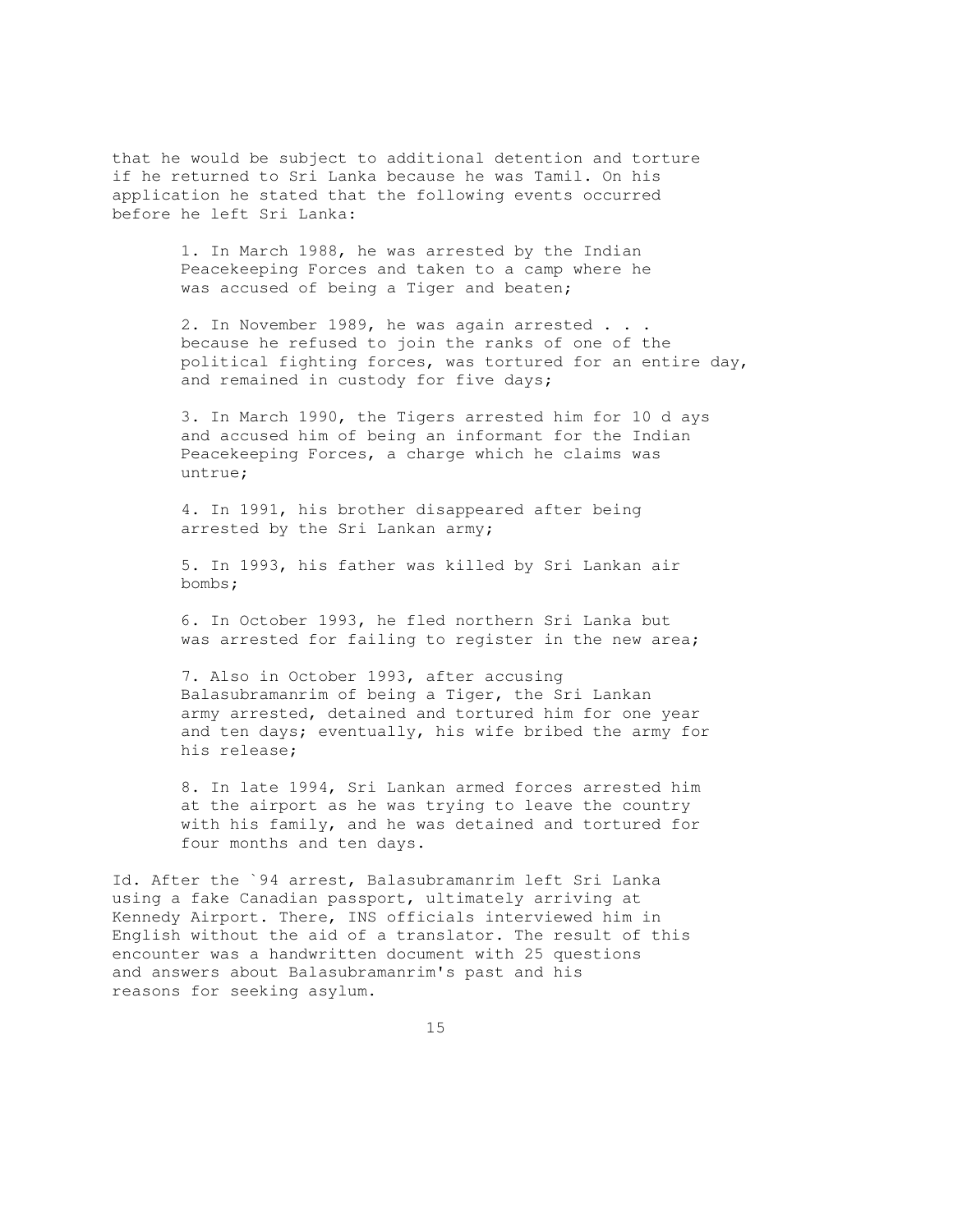Thereafter, Balasubramanrim appeared before an immigration judge where he told of the atrocities that he had endured. The immigration judge found him "excludable, denied his application for asylum and withholding of deportation, and ordered him deported to Sri Lanka." Id. at 160. The judge concluded that Balasubramanrim had not been truthful about his "prior arrests and his fears about returning to Sri Lanka. The [ ] judge also expressed doubts about his credibility because Balasubramanrim did not look at him while testifying and instead stared straight ahead `as though in a trance.' " Id.

The BIA affirmed the immigration judge's decision because of perceived inconsistencies between Balasubramanrim's testimony at the hearing and his airport statement.

However, we concluded that Balasubramanrim's airport interview did not necessarily accurately reflect the persecution that he suffered in Sri Lanka, nor the danger he would face if he were forced to return. We expressed concern that: (1) the handwritten record of the airport interview may not be reliable since "[w]e [did] not know how the interview was conducted or how the document was prepared"; (2) the airport statement was not an application for asylum; (3) an arriving alien may, because of past interrogation, be unwilling to disclose much information to government officials; and (4) the BIA may not have accurately assessed Balasubramanrim's English skills. Id. at 162-63.

We thus concluded that any discrepancy between Balasubramanrim's airport statement and his testimony was insufficient, by itself, to support the BIA's finding that the petitioner was not credible. Id. at 164 (citing Aguilera-Cota, 914 F.2d at 1382). We recognized that the BIA did not pursue Balasubramanrim's asylum and withholding of deportation claims because of its adverse credibility finding. However, " `[i]n the absence of substantial evidence supporting a finding of adverse credibility, the BIA is required explicitly to consider a petitioner's claims for asylum and withholding of deportation.' " Id. at 165 (quoting Mosa, 89 F.3d at 605).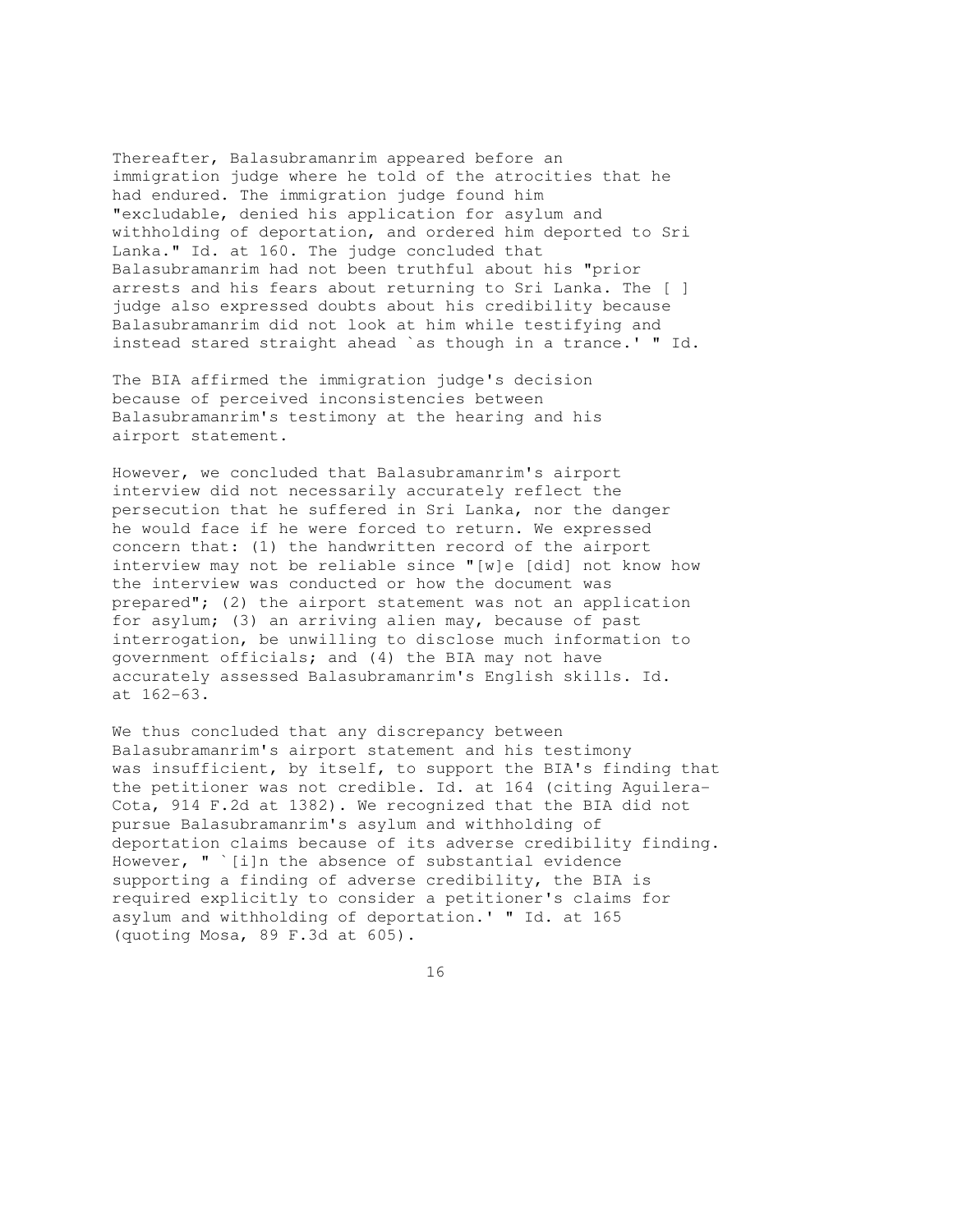We therefore granted Balasubramanrim's petition and remanded the case to the BIA with further instruction to remand to the immigration judge for a determination of Balasubramanrim's asylum and withholding of deportation claims "without reliance on the adverse credibility finding." Id. Specifically, we held that "because of ambiguities in the airport statement and the circumstances under which it was made, that statement does not provide sufficient evidence to support the adverse credibility determinations upon which the immigration judge and BIA denied the petition." Id.

Here, as in Balasubramanrim, the immigration judge and the BIA gave far too much weight to the affidavit taken during Senathirajah's airport interview. The government offered no testimony as to the circumstances under which that affidavit was obtained, or whether it was necessary to use sign language and/or gestures to communicate with Senathirajah. It is uncontested that he asked for an interpreter before he gave the affidavit and none was provided. As in Balasubramanrim, the affidavit here was not an application for asylum, and it should neither have been treated as such, nor read with the exacting eye that the BIA might use to examine statements that accompany Form I-589. By placing too much reliance on an airport interview under the circumstances here, and ignoring more detailed accounts in Form I-589 as well as testimony at an asylum hearing, the INS seriously undermined the reliability of the administrative process. Given Senathirajah's allegations of torture and detention, he may well have been reluctant to disclose the breadth of his suffering in Sri Lanka to a government official upon arriving in the United States even if he could understand the questions he was being asked at the airport.

The BIA affirmed the ruling of the immigration judge primarily because it agreed with the judge's conclusion that Senathirajah was fluent in English and could therefore be held to the statements in the affidavit and the apparent inconsistencies between those statements, the averments in Form I-589, and his later testimony at his asylum hearing. However, neither the BIA nor the immigration judge considered the limitations of the airport interview.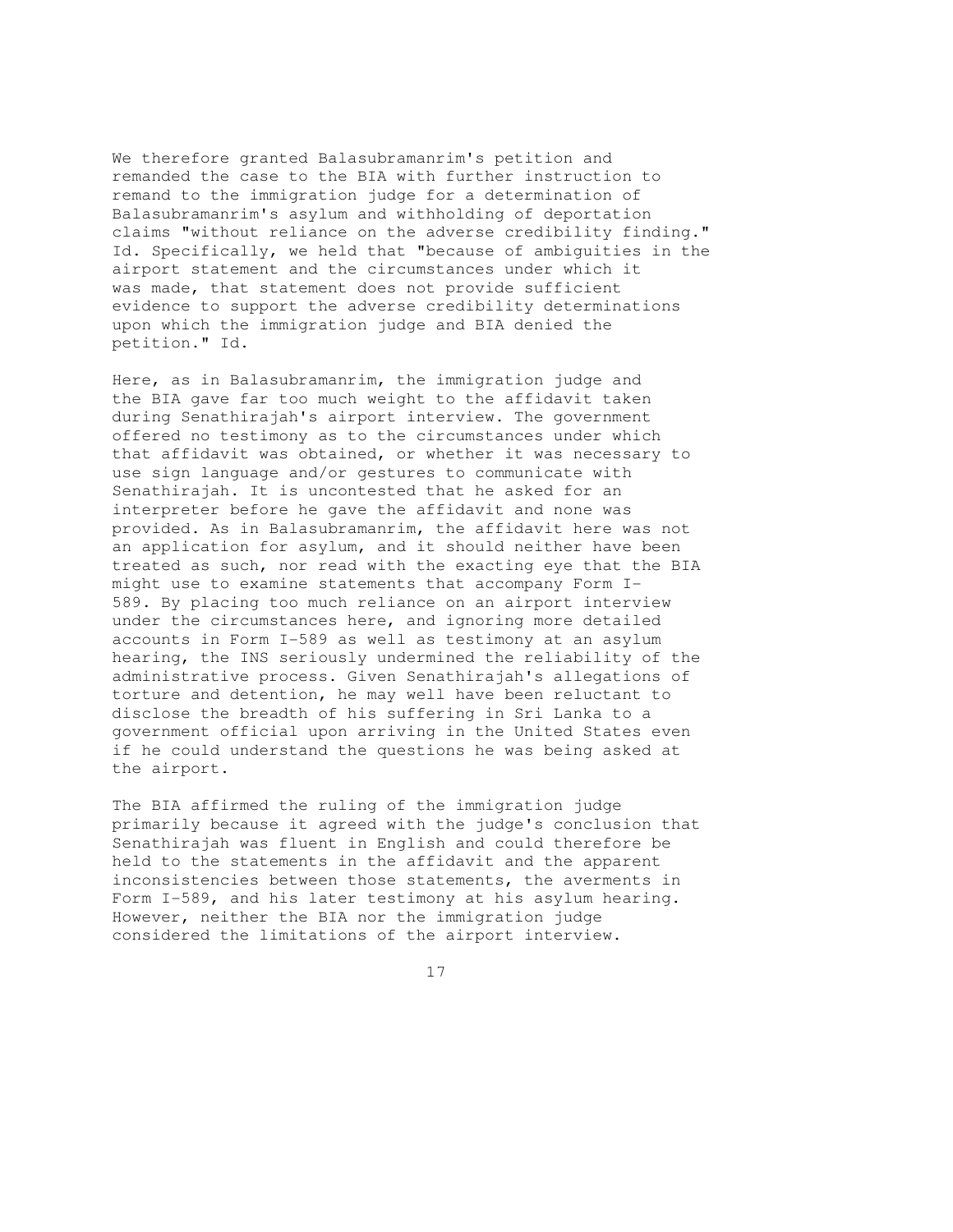Moreover, Form I-589 allows for only two choices when inquiring about an applicant's facility with English. It asked only if Senathirajah was fluent, with no attempt to inquire into various degrees of proficiency one may have with a foreign language.9 Furthermore, neither the BIA nor the immigration judge appears to have given any consideration to the difficulty someone from Sri Lanka may have in understanding "American English," particularly under the stressful circumstances of entry into a new country. 10 During the asylum hearing, Senathirajah testified as follows:

 Q: Did you complete high school? A: Yes. Q: Did you complete college? A: I went to advanced level. Q: I'm sorry, to what? A: To advanced level, advanced level. Q: Of college? A: There they say college is still advanced level. College is university. They say that university. Q: So you went to university? A: I went for community college. . . . .  $\mathcal{L}_\mathcal{L} = \{ \mathcal{L}_\mathcal{L} = \{ \mathcal{L}_\mathcal{L} = \{ \mathcal{L}_\mathcal{L} = \{ \mathcal{L}_\mathcal{L} = \{ \mathcal{L}_\mathcal{L} = \{ \mathcal{L}_\mathcal{L} = \{ \mathcal{L}_\mathcal{L} = \{ \mathcal{L}_\mathcal{L} = \{ \mathcal{L}_\mathcal{L} = \{ \mathcal{L}_\mathcal{L} = \{ \mathcal{L}_\mathcal{L} = \{ \mathcal{L}_\mathcal{L} = \{ \mathcal{L}_\mathcal{L} = \{ \mathcal{L}_\mathcal{$ 

9. The asylum application asks that the applicant select one of two choices identifying his language facility. The application states:

17. Native Language: a. \_\_ I am fluent in English. b. \_\_ I am not fluent in English, but I am fluent in Tamil.

10. Sri Lanka, which until 1972 was known as Ceylon, became an independent nation in 1948, after almost 150 years of British colonial rule. Consequently, the English taught to Sri Lankans is more than likely not of a vernacular commonly used in the United States. It seems no stretch, then, to assume that Petitioner might have needed an interpreter even if he technically "spoke the same language" as the INS inspector.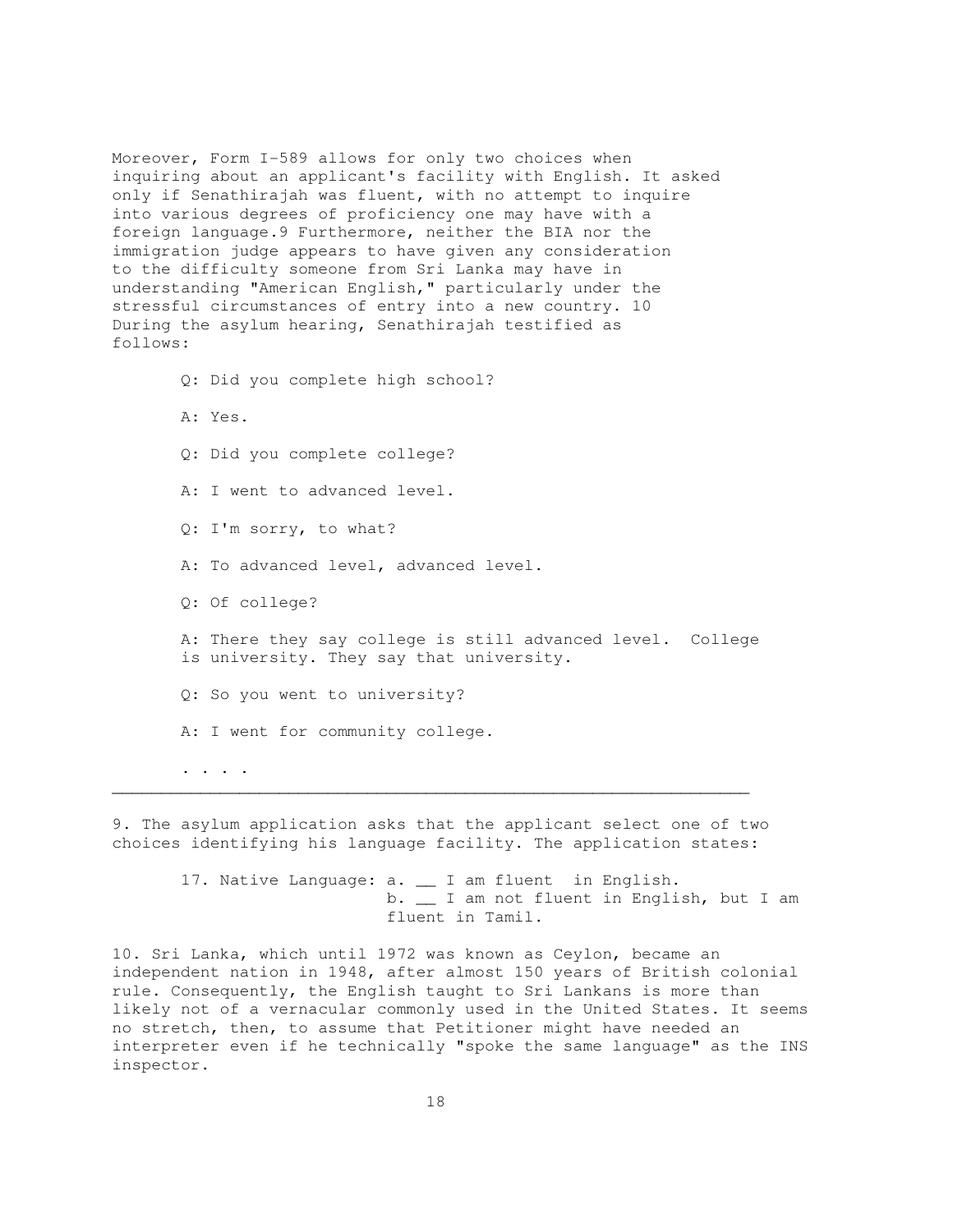Q: . . . . What was your major, what was your course of study?

A: Diplomat and English.

App. at 195-96. Although it is not clear if Senathirajah meant to say that he had a "diploma" in English, or if he meant to say he studied "diplomacy" and English, it is clear that he had significant trouble in both speaking and understanding English during the asylum hearing. One cannot read the transcript from that hearing without realizing that there was significant difficulty communicating with Senathirajah even with the presence of a Tamil interpreter. For instance, though the immigration judge and BIA placed substantial reliance on Senathirajah's testimony that he had "tutored" English, throughout his testimony he continually used "tuition" for "tutor" thus illustrating far more significant difficulty with the language than either the immigration judge or the BIA realized. For example Senathirajah declared:

> Sometimes I go to houses and give tuition to students at their place. Sometime -- it's a private tutoring. That's why (indiscernible).

\*\*\*

 It was often I was giving tuition when I was detained. Then afterwards when I come from detention then I went to tuition.

\*\*\*

 In the application I put total (indiscernible), but I was given (indiscernible). Because the tuition work I was doing was not profit. Same time I was detained, and then I come back from detention, then I give tuition.

App. at 60, 63. Nevertheless, when asked "are you fluent in English?", Senathirajah responded: "Yeah, some, little English." Id. at 53. It is clear from the transcript that whatever Senathirajah thought "fluent" meant, his facility with English is less than one might expect from the use of that term. It is clear that his ability to speak and understand the language is not without difficulty.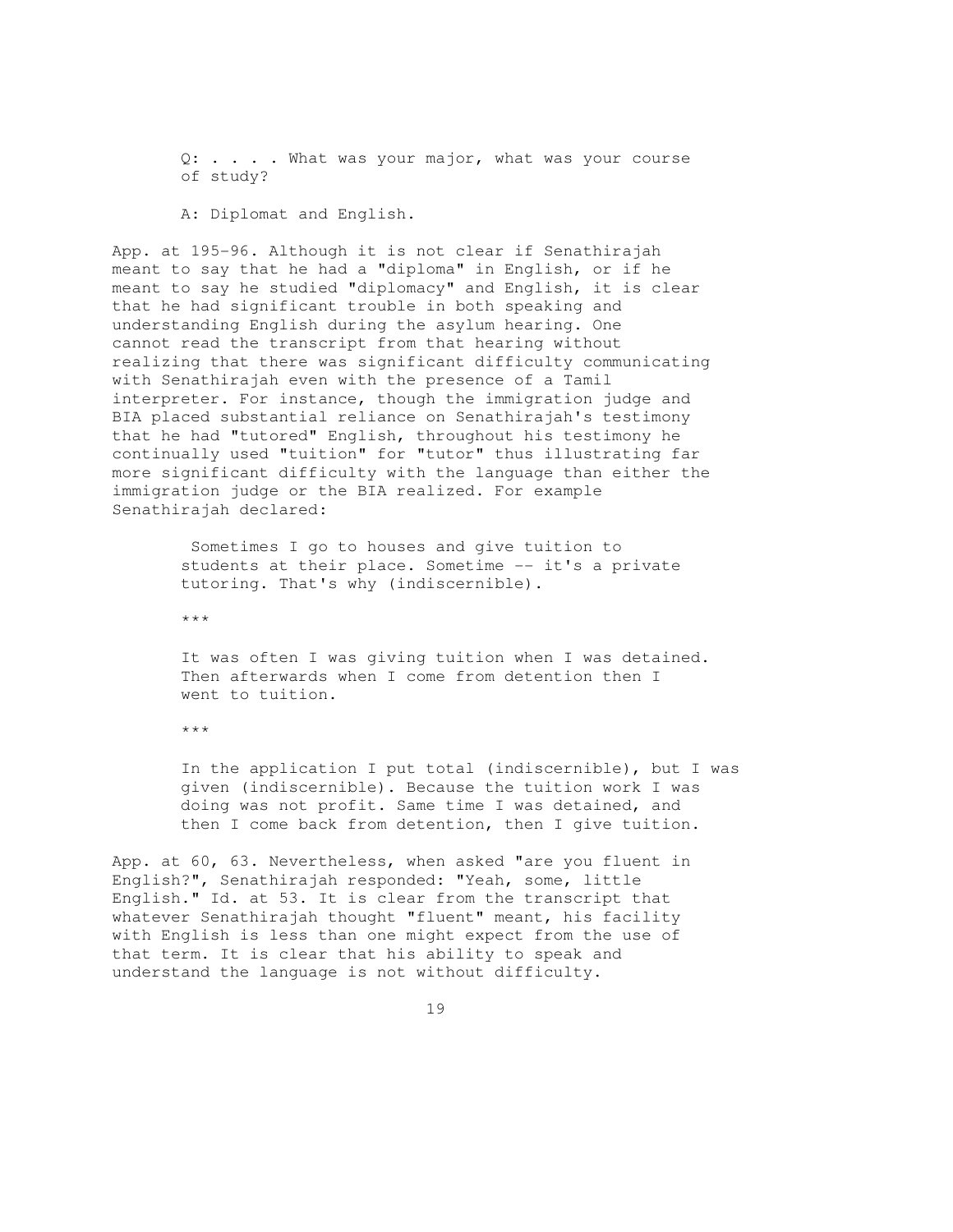Senathirajah argues that "advanced levels" in the British educational system in Sri Lanka translates into the first year of undergraduate studies in the United States. Letter from Chin Wei Fong, Attorney for Petitioner, 5/14/98, p.2. The government offered no evidence at the hearing to establish that Senathirajah's level of education would have allowed him more proficiency with English than he admitted to. It is undisputed that Senathirajah requested an interpreter when he arrived at the airport but that none was available. Although he signed the affidavit, we are unimpressed with the affidavit's reliability, or probative value. Senathirajah's testimony that he provided the interview after being kept at the airport for "three or four hours without water or food . . . I was feeling faintish," App. at 54, was not rebutted. Yet, the immigration judge and the BIA held Senathirajah to a level of proficiency in English that is inconsistent with his request for an interpreter, the circumstances under which the affidavit was taken, or with the transcript of the asylum hearing.

Moreover, we believe that it is irrelevant that Senathirajah does not assert that the affidavit misrepresents his actual statement at the airport. Senathirajah claims that the affidavit is incomplete because of ambiguous and incomplete questioning that did not effectively elicit information relevant to a subsequent claim for asylum and withholding of deportation. We agree. The following exchange is illustrative.

> Q: Would it be a burden if you had to leave/depart to Sri Lanka at this time?

 A: My house was burned by the Sri Lankan army and I am coming for political asylum in Canada.

App. at 227. The inspector's next question was:"Do you have any friends or relatives here in the U.S?" Id. Senathirajah argues that had the inspector asked a more precise question--perhaps a question about persecution rather then whether he had any relatives or friends--the inspector would have elicited a more complete account of the suffering that Senathirajah had suffered in the past and the likelihood of future suffering. In Balasubramanrim, we noted that the immigration judge also placed too much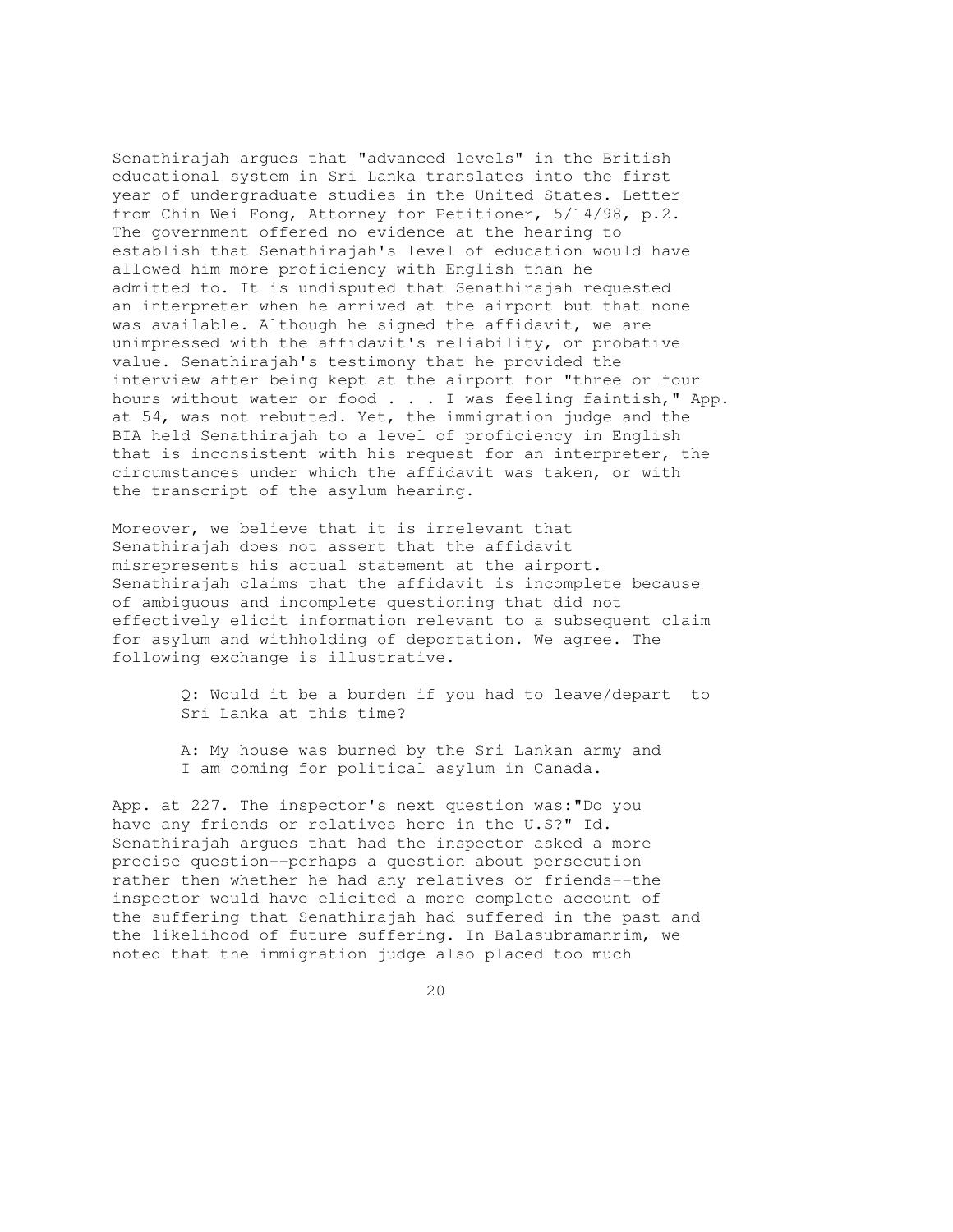reliance upon an airport interview where, after Balasubramanrim stated he would be killed if he returned home, "the next question was: `How did you get to the U.S. from Sri Lanka?' " Balasubramanrim, at 163.

The BIA affirmed the immigration judge's credibility finding partly on the ground that the harm that Senathirajah mentioned in the affidavit (his house being burned) was not the same as that mentioned during his testimony (arrests, detentions and physical abuse). However, there is nothing inconsistent in those two responses. At the airport, Senathirajah was asked if"it would be a burden" to return to Sri Lanka. He responded that his house had been burned down. Surely, having one's house burned down results in a burden. Senathirajah's statement that his house had been burned does not negate his subsequent testimony that he had been tortured during periods of detention. His statement regarding the burning of his home is responsive to the question he was asked. It is clearly a burden for one who is homeless to have to return home. At the hearing, neither the government nor the immigration judge asked Senathirajah why he did not tell the INS inspector about his detention or torture in Sri Lanka. It is unfair to fault him for not volunteering that information in response to the questions the INS inspector asked.

Similarly, the immigration judge discredited Senathirajah's testimony because he did not give a detailed account of what he had endured either during his airport interview or during his testimony. The judge stated:

> It is also very troubling to this Court that the Applicant in relaying the three occasions that he was arrested and detained has not relayed in any detailed manner the alleged assaults and tortures. While he did mention that various acts took place, there was not a detailed account. It should also be noted that in the sworn statement taken at the airport the Applicant made absolutely no mention of the three periods of detention which allegedly was for a period of over four years. In fact, during today's hearing, the Applicant stated that he relayed to the inspector that he had come to the United States because his work place as well as his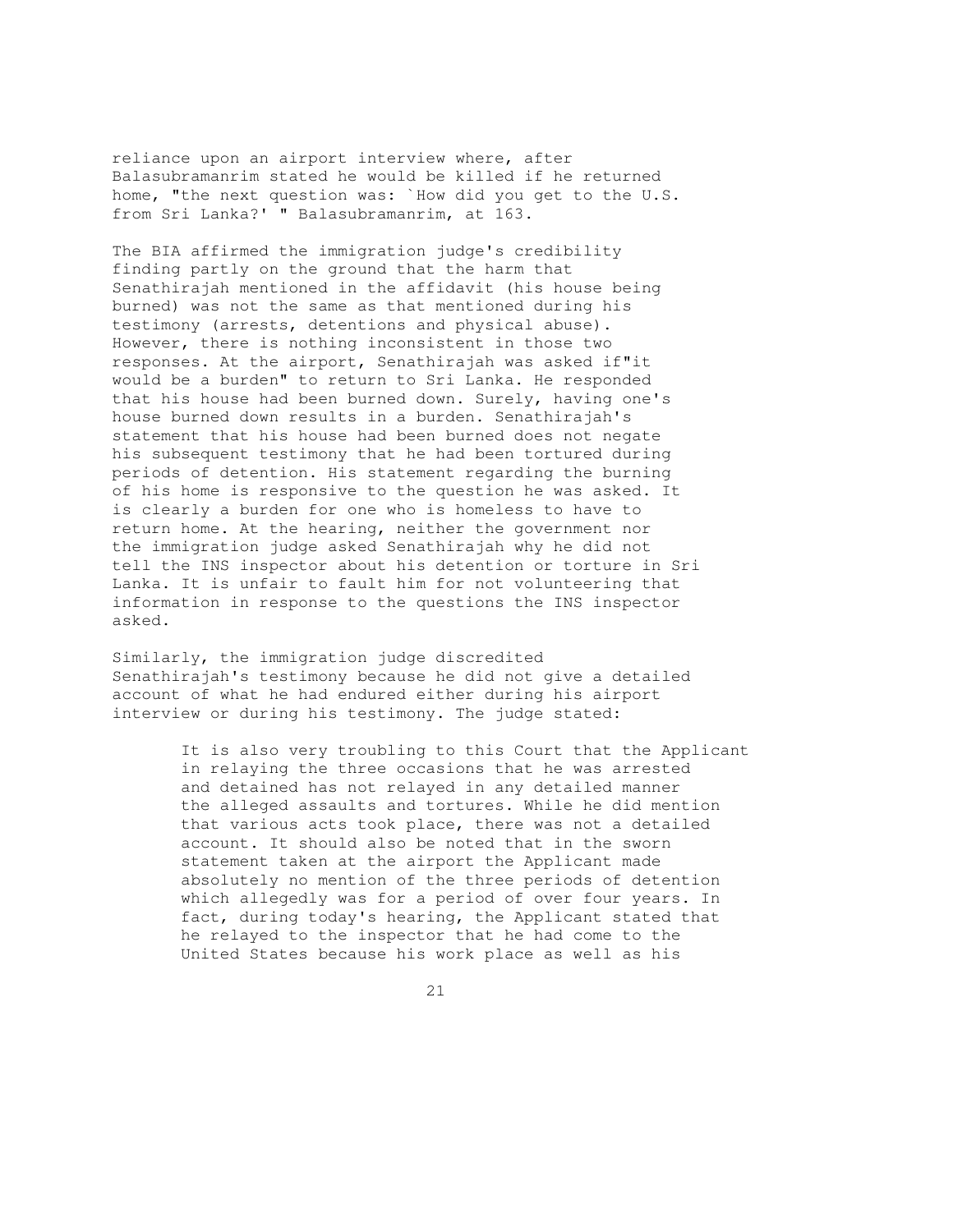home was destroyed, but he did not testify that he had relayed any other information as to his detention to the inspector.

Opn. at 13. Taking these concerns in turn we again note that Senathirajah answered those questions he was asked at the hearing. He told of being forced to drink his own urine when he asked for water, being kicked, and beaten on the head with a baseball bat. If the immigration judge wanted greater detail she should have asked appropriate follow up questions that may have elicited it. Thus, the immigration judge and the BIA ignore the most obvious reason for Senathirajah's purported failure to provide greater detail. He was not asked. When asked about the details of his detention, he told of beatings, and being forced to drink his own urine. We do not understand what further detail the immigration judge expected, and we surely can't fault Senathirajah for not knowing. Our review of the affidavit reveals no question that would have elicited any information about detention in Sri Lanka, let alone torture and persecution.

The immigration judge conceded that Senathirajah "may have had problems in understanding the oral language," Opn. at 12, when she discussed the answers he gave the INS inspector at the airport. Yet, she dismissed that possibility by concluding "he has signed a document. That is the Applicant had ample opportunity to review the question and answers that were written on [the affidavit]." Id. However, if Senathirajah did not understand the questions that were asked of him, it is irrelevant that he had time to review the response that the inspector attributed to him. In addition, as noted above, Senathirajah's testimony of the circumstances under which he gave the written statement remain uncontroverted. Finally, the immigration judge and BIA placed too much weight upon the fact that Senathirajah's written statement contained time frames that are not identical to those he testified to. "Minor inconsistencies in the record such as discrepancies in dates which reveal nothing about an asylum applicant's fear for his safety are not an adequate basis for an adverse credibility finding." Vilorio-Lopez, 852 F.2d at 1141. For example, the immigration judge was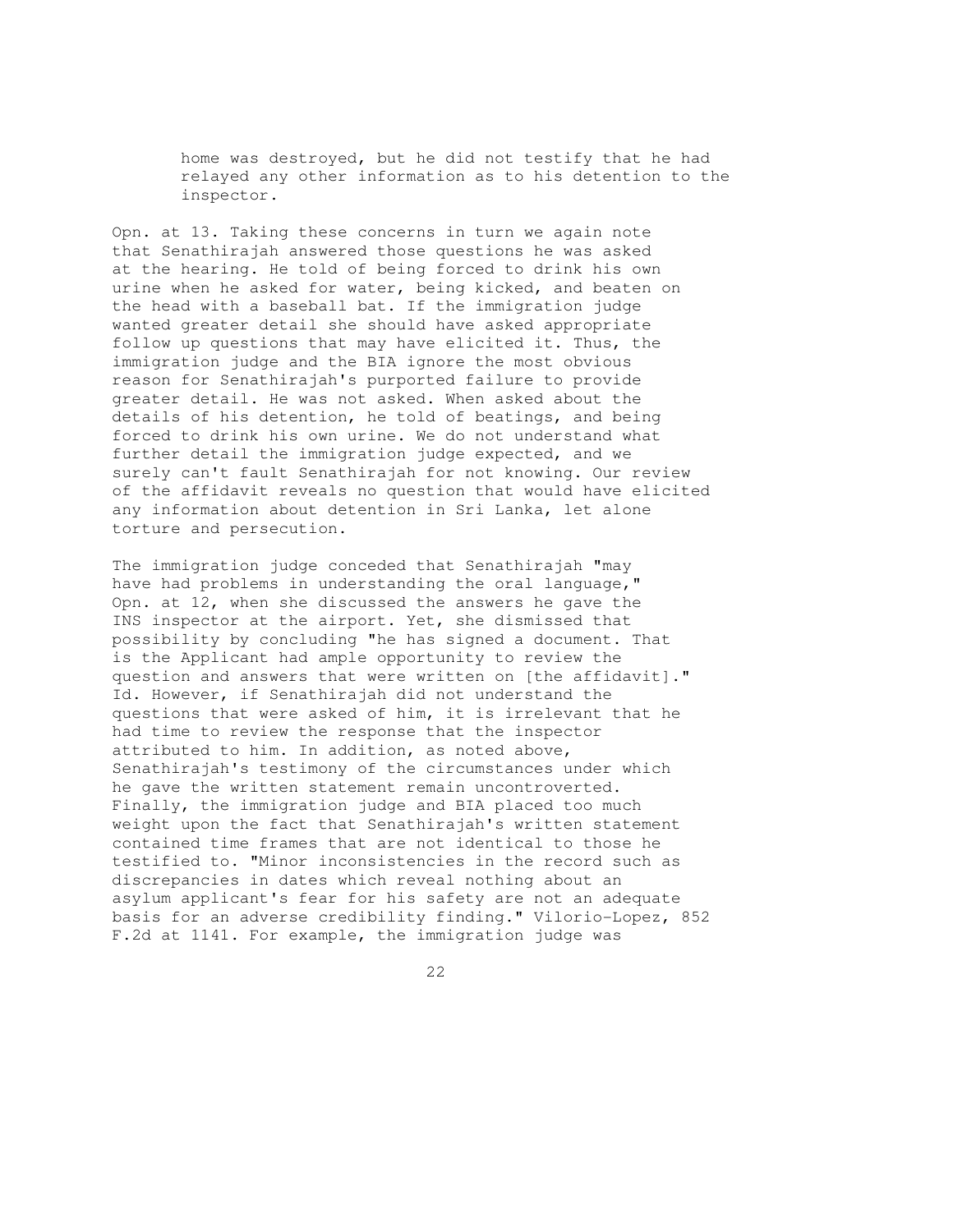troubled by Senathirajah's testimony that he was employed as a "tutor" during the time he was purportedly detained. Yet, his testimony was that he was self-employed and provided "tutoring" part time, and that he resumed tutoring upon his release. Thus, he may have well viewed himself as a tutor even though he was detained. He testified:"I was often I was giving tuition when I was detained. Then afterwards when I come from detention I went to tuition." App. at 199.

The asylum process ought to be a determination of whether someone is entitled to either a withholding of deportation, or a discretionary grant of asylum. It is a process that Congress has enacted, at least in part, to align the immigration laws of the United States with the law of nations. See Marincas v. Lewis, 92 F.3d 195, 198 (3d Cir. 1996) ("[T]he Refugee Act brought the domestic laws of the United States into conformity with its treaty obligations under the United Nations Protocol Relating to the Status of Refugees"). The procedures for requesting asylum and withholding of deportation are not a search for a justification to deport. Justice requires that an applicant for asylum or withholding of deportation be afforded a meaningful opportunity to establish his or her claim.

> Deportation is always a harsh measure; it is all the more replete with danger when the alien makes a claim that he or she will be subject to death or persecution if forced to return to his or her home country. In enacting the Refugee Act of 1980 Congress sought to give the United States sufficient flexibility to respond to situations involving political or religious dissidents and detainees throughout the world.

INS v. Cardoza-Fonseca, 480 U.S. 421, 449 (1987) (internal quotation marks omitted). We do not operate under any rule that prevents an asylum applicant from elaborating upon the circumstances underlying an asylum claim when given the opportunity to take the witness stand.

Before concluding our discussion of the merits of Senathirajah's petition for review, it is necessary for us to clarify a misconception expressed by the immigration judge. As noted above, the immigration judge concluded that she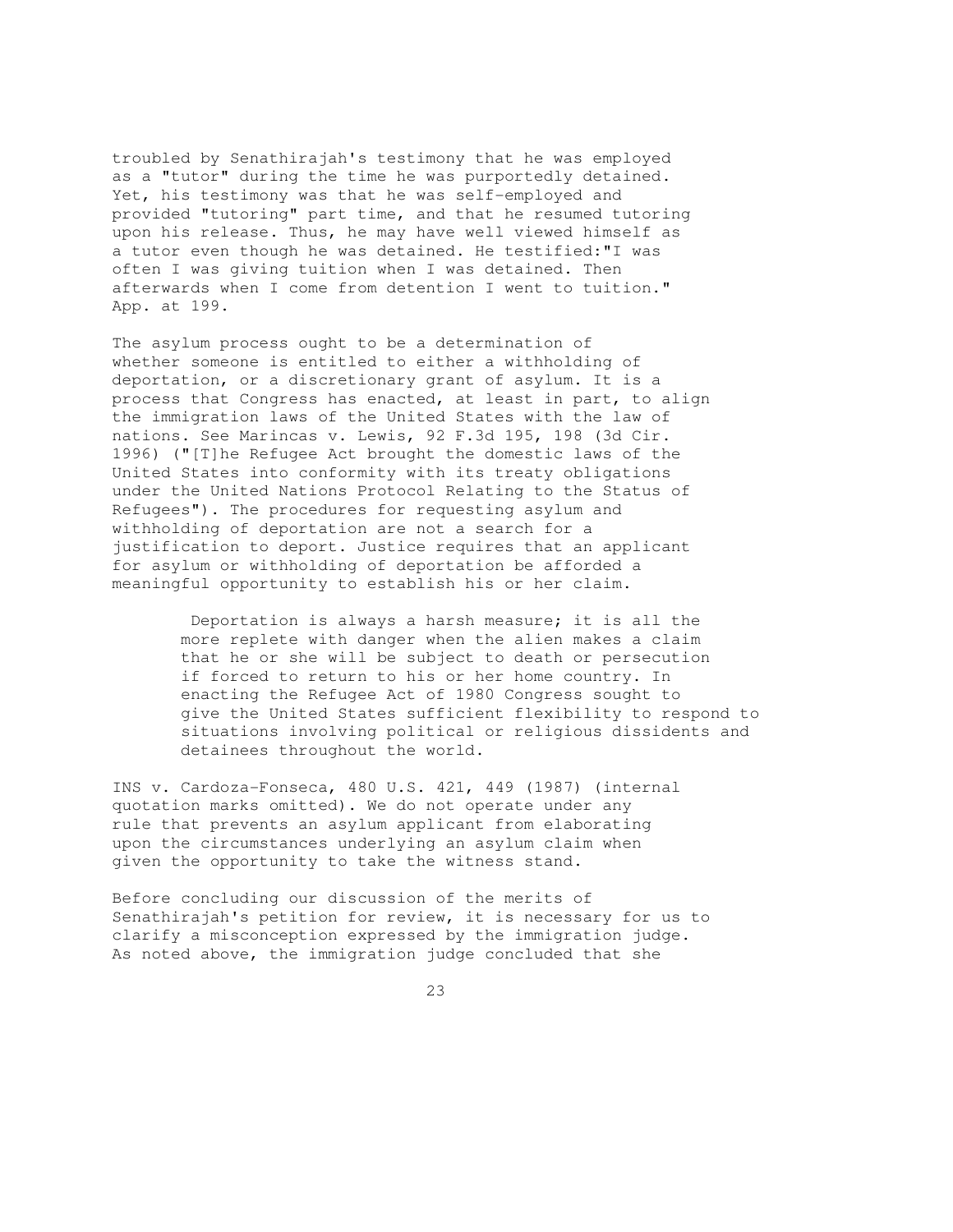would deny Senathirajah's application even if he were credible because "[i]nvestigations as to the criminal conduct of the Tigers is a valid Governmental investigation, and not persecution." Op. at 12. Although claims of torture, without more, do not afford Senathirajah the relief he seeks here, we emphasize that torture does not constitute valid governmental investigation, and conduct such as beatings with bats, and forcing one to drink one's own urine when thirsty ought not to be mistaken for legitimate governmental investigations by any judge.

> In light of the universal condemnation of torture in numerous international agreements, and the renunciation of torture as an instrument of official policy by virtually all of the nations of the world (in principle if not in practice), we find that an act of torture committed by a state official against one held in detention violates established norms of the international law of human rights, and hence the law of nations.

Filartiga v. Pena-Irala, 630 F.2d 876, 880 (2nd Cir,. 1980). See also Universal Declaration of Human Rights, General Assembly Resolution, 217 (III)(A)(Dec. 10, 1948) ("no one shall be subjected to torture"), American Convention on Human Rights, Art. 5, OAS Treaty Series No. 36 at 1, OAS Off. Rec. OEA/Ser 4 v/II 23, doc 21, rev.2. (English ed. 1975) ("No one shall be subjected to torture or to cruel, inhuman or degrading punishment or treatment"). The immigration judge's proclamation was apparently based upon her belief that the Tigers were a subversive organization and that "legitimate" forces in Sri Lanka therefore had a right to investigate. However, there is absolutely no evidence in this record that Senathirajah was a member of the Tigers, and even if he was, we disagree with the immigration judge's belief that the Sri Lankan government could use torture as part of its investigation into his activity.11 "Although torture was once a routine

11. Our holding in Balasubramanrim establishes that the treatment of the Tamil in Sri Lanka, and the persecution that has resulted from the activities of the Tigers could be sufficient to support a claim for asylum or withholding of deportation. However, that decision was after Senathirajah's asylum hearing and the immigration judge here did not have the benefit of that discussion.

 $\mathcal{L}_\mathcal{L} = \{ \mathcal{L}_\mathcal{L} = \{ \mathcal{L}_\mathcal{L} = \{ \mathcal{L}_\mathcal{L} = \{ \mathcal{L}_\mathcal{L} = \{ \mathcal{L}_\mathcal{L} = \{ \mathcal{L}_\mathcal{L} = \{ \mathcal{L}_\mathcal{L} = \{ \mathcal{L}_\mathcal{L} = \{ \mathcal{L}_\mathcal{L} = \{ \mathcal{L}_\mathcal{L} = \{ \mathcal{L}_\mathcal{L} = \{ \mathcal{L}_\mathcal{L} = \{ \mathcal{L}_\mathcal{L} = \{ \mathcal{L}_\mathcal{$